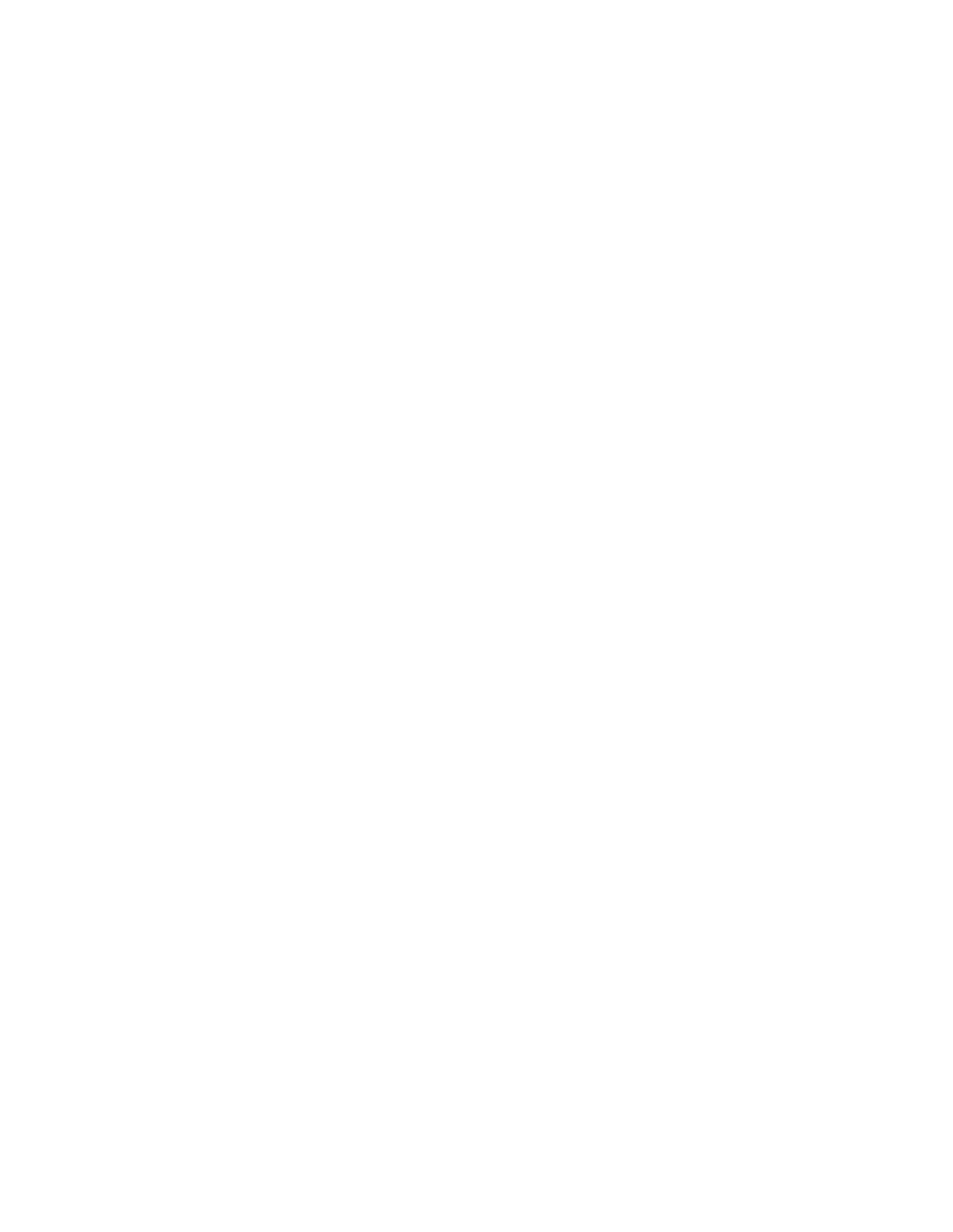# **Measuring the Success of Family Planning Initiatives in Rwanda: A Multivariate Decomposition Analysis**

Dieudonné Ndaruhuye Muhoza Pierre Claver Rutayisire<sup>1</sup> Aline Umubyeyi<sup>2</sup>

ICF International Calverton, Maryland, USA

February 2013

*Corresponding author:* Dieudonné Ndaruhuye Muhoza, Applied Statistics Department, National University of Rwanda, Butare, Rwanda; Email:dmuhoza@nur.ac.rw

1. National University of Rwanda, Applied Statistics Department;

2. National University of Rwanda, School of Public Health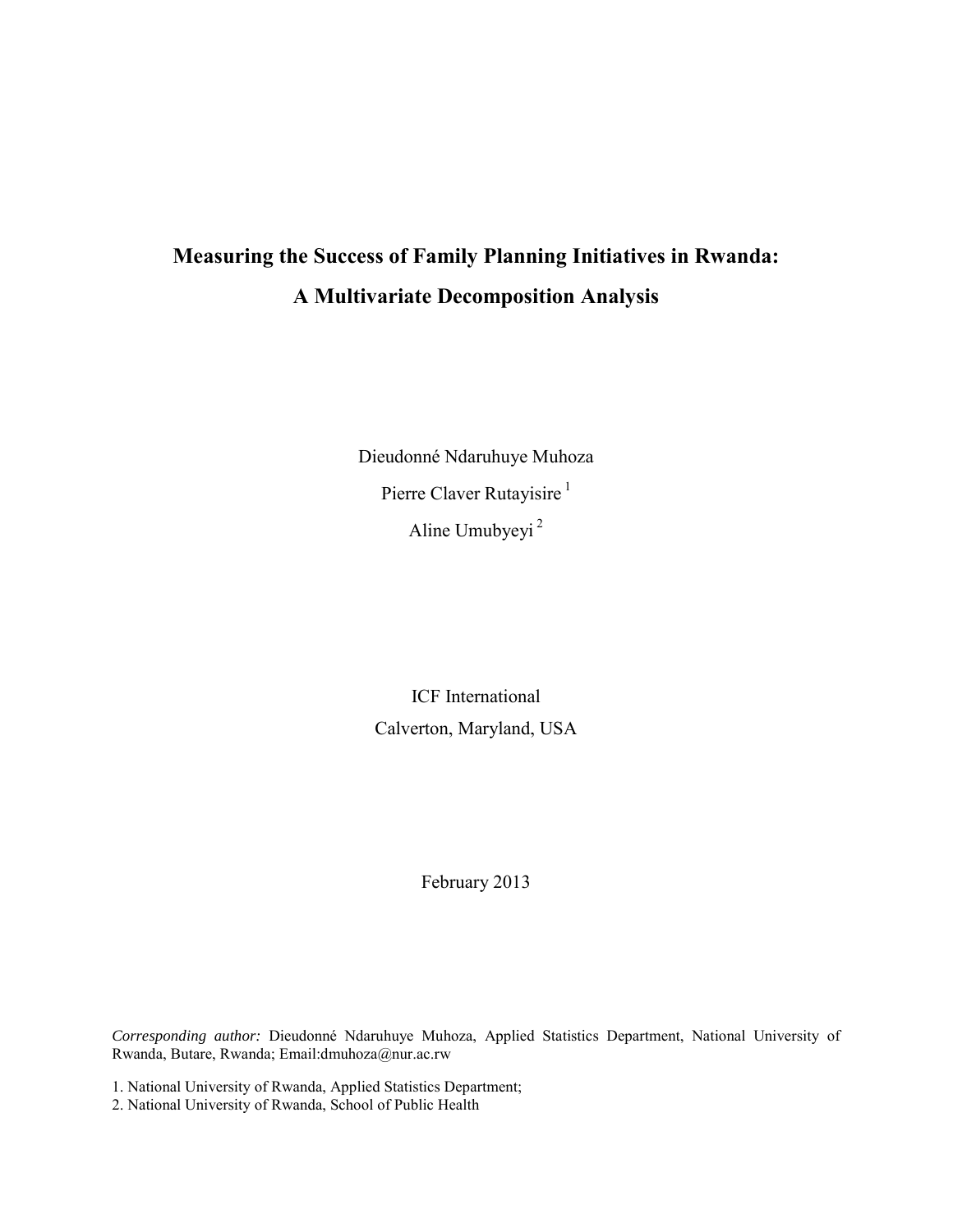#### **ACKNOWLEDGEMENTS**

The authors would like to thank ICF International and USAID for their financial and technical support. We are profoundly grateful to Wenjuan Wang, Sarah Staveteig and Tom Pullum for their important remarks, comments and valuable suggestions that helped the authors improve this manuscript, as well as Bryant Robey for editing and Yuan Cheng for formatting the paper. This project would not have been possible without the backing of the National University of Rwanda. In addition, we would like to extend our appreciation to all 2012 DHS-Fellows and facilitators for their inputs by sharing their expertise and time.

Thanks are also due to the financial support by the United States Agency for International Development (USAID) for fellowship support through the MEASURE DHS project at ICF International Inc.

The *DHS Working Papers* series is an unreviewed prepublication series of papers reporting on research in progress that is based on Demographic and Health Surveys (DHS) data. This research is carried out with support provided by the United States Agency for International Development (USAID) through the MEASURE DHS project (#GPO-C-00-08-00008-00). The views expressed are those of the authors and do not necessarily reflect the views of USAID or the United States Government.

MEASURE DHS assists countries worldwide in the collection and use of data to monitor and evaluate population, health, and nutrition programs. Additional information about the MEASURE DHS project can be obtained by contacting MEASURE DHS, ICF International, 11785 Beltsville Drive, Suite 300, Calverton, MD 20705 (telephone: 301-572-0200; fax: 301-572-0999; e-mail: reports@measuredhs.com; internet: www.measuredhs.com).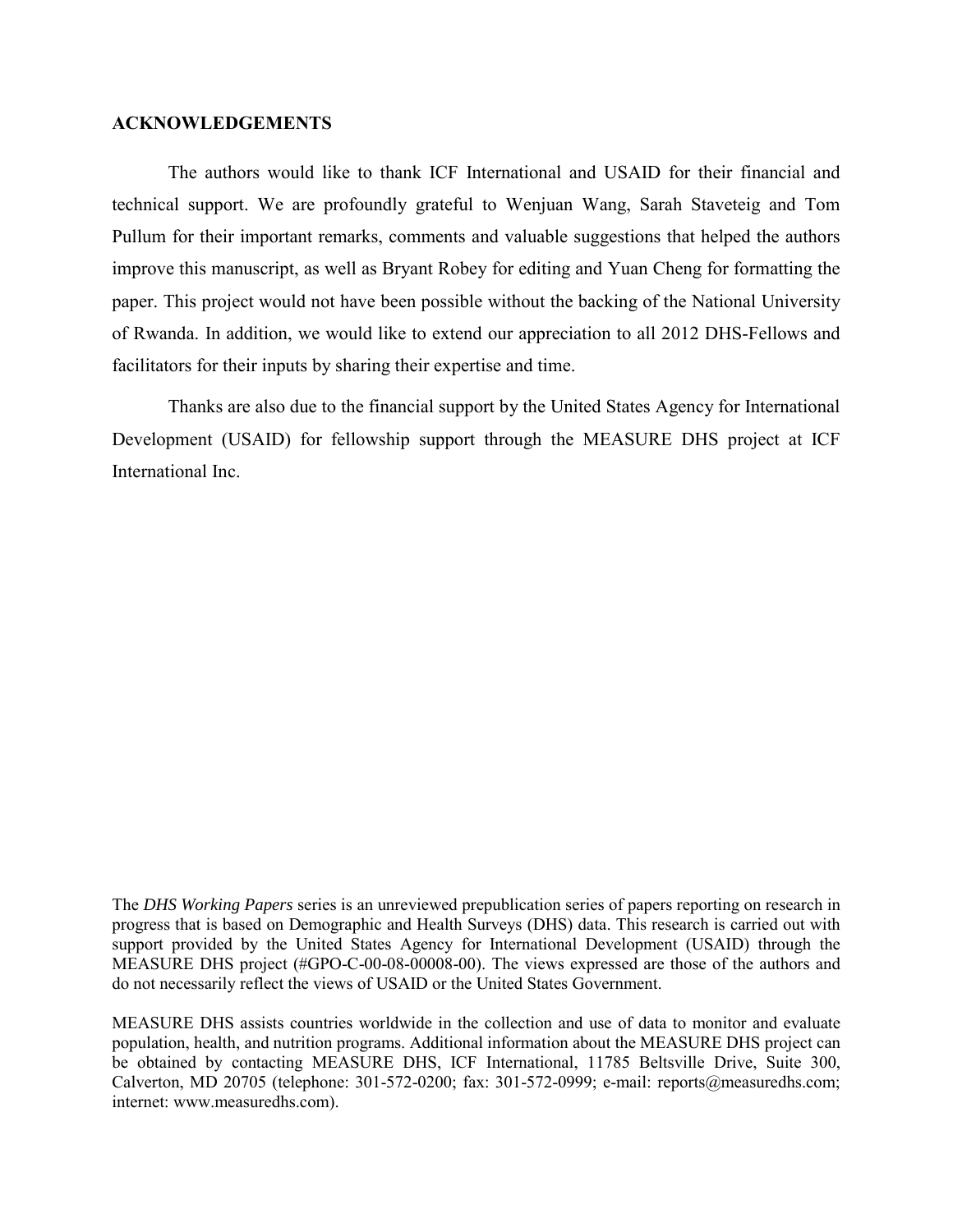# **ABSTRACT**

Rwanda has experienced a dramatic increase in contraceptive use during the last several years. The contraceptive prevalence rate has increased from 17 percent to 52 percent between 2005 and 2010. Unmet need for family planning has declined from 38 percent to 19 percent; and the total fertility rate from 6.1 to 4.6 births. These achievements occurred in the context where the Rwandan government has been promoting family planning through various strategies. This study described the family planning initiatives in Rwanda and analyzed the 2005 and 2010 RDHS data to identify factors that contribute to the increase in contraceptive use. The Blinder-Oaxaca technique was used to decompose the contributions of women's characteristics and their effects.

With a mean predicted increase of 0.342 in contraceptive prevalence rate between 2005 and 2010, the most increase (77 percent) results from changes in effects of women's characteristics compared with changes in these characteristics (17 percent). Variables showing significant contribution in effects are women's education, experience of child mortality, and place of residence. Regarding the compositional differences, effects are relatively greater for woman's education, exposure to family planning messages in the media or at health facilities, husband's desire for children compared with wife's, and woman's child mortality experience. Additional research is needed to assess the contribution of supply side factors that would have been also important for the increased contraceptive use in Rwanda.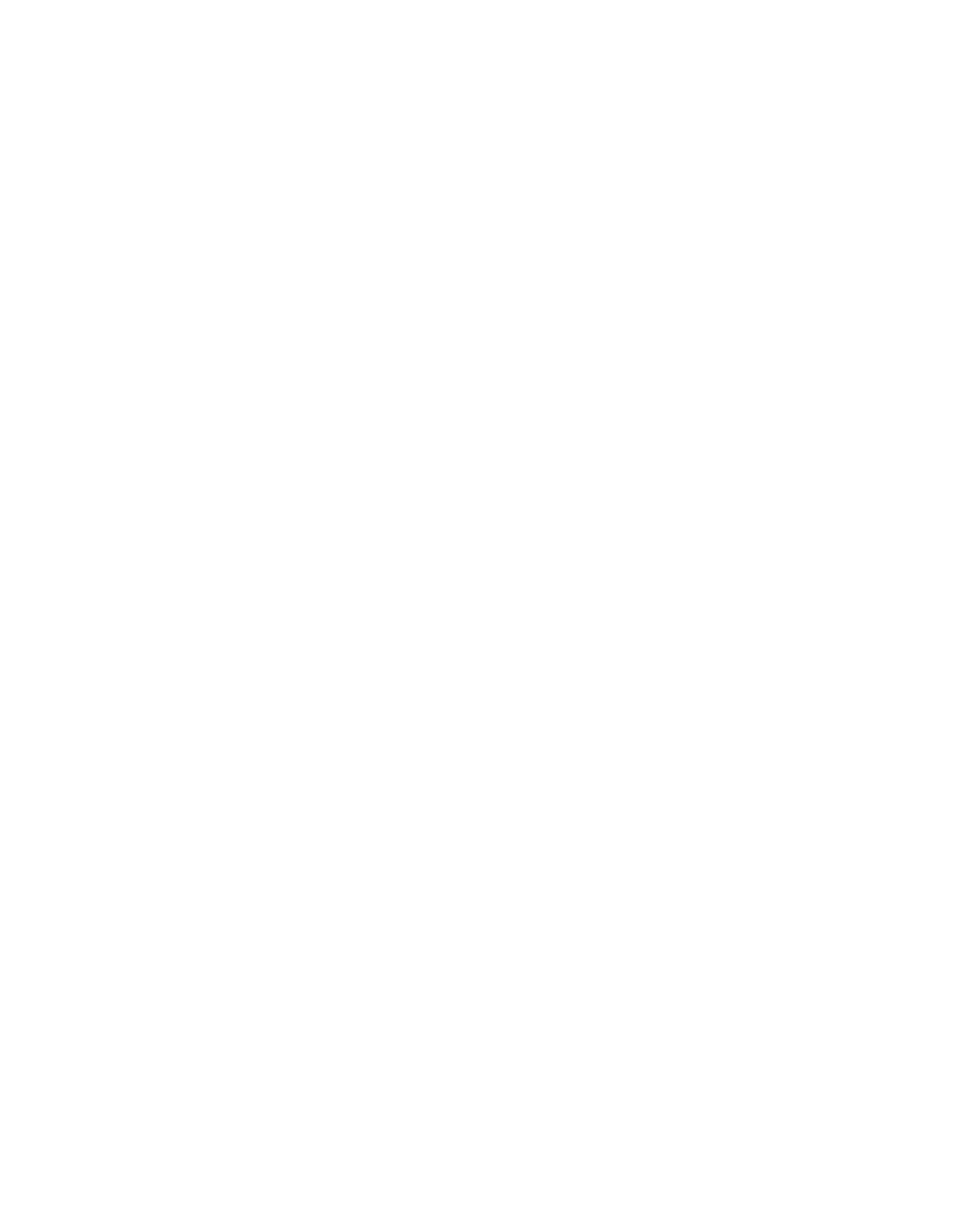### **INTRODUCTION**

Rwanda has experienced a dramatic increase in contraceptive use during the last several years. The contraceptive prevalence rate (CPR) has increased three-fold, from 17% in 2005 to 52% in 2010. The increase in CPR was accompanied by a large decline in unmet need for family planning, from 38% to 19%, and a decline in the total fertility rate (TFR), from 6.1 to 4.6 births per woman between 2005 and 2010 (NISR and ORC Macro, 2005, NISR and ICF International, 2010). Such success is noteworthy. No neighboring country has had a comparable achievement (see Table 1). In Tanzania, where changes were higher than in Uganda and Kenya during the same period, the CPR increased only from 26% to 34% between surveys in 2004/05 and 2009, and the TFR declined only slightly, from 5.7 to 5.4 births per woman. Moreover, unmet need in Tanzania increased. Elsewhere, a rapid increase in contraceptive use similar to that in Rwanda has occurred in only a few countries, including Cuba, Iran, Mauritius, Spain, and countries of East Asia (Leahy 2011).

| Table 1. CPR, Unmet need and TFR in Rwanda, Uganda, Tanzania, and Kenya |  |  |
|-------------------------------------------------------------------------|--|--|
|-------------------------------------------------------------------------|--|--|

|                  | Rwanda        | <b>Uganda</b> | Tanzania        | Kenya           |
|------------------|---------------|---------------|-----------------|-----------------|
| <b>Indicator</b> | 2005 to 2010  | 2006 to 2011  | 2004/05 to 2009 | 2003 to 2008/09 |
| CPR (%)          | $17.1 - 51.6$ | $23.7 - 30.0$ | $26.4 - 34.4$   | $39.3 - 45.5$   |
| Unmet need (%)   | 37.4 – 19.2   | $40.6 - 34.3$ | $21.8 - 25.3$   | $24.5 - 25.6$   |
| TFR              | $6.1 - 4.6$   | $6.7 - 6.2$   | $5.7 - 5.4$     | $4.9 - 4.6$     |

Source: http://statcompiler.com/, accessed 28 November 2012

This achievement has gone far beyond Rwanda's national objectives. According to the national family planning policy, contraceptive prevalence in 2010 was projected to reach 26.3% for all methods and 18.5% for modern methods (Rwanda Ministry of Health 2006). The 2010 Rwanda Demographic and Health Survey (DHS) indicates that the country achieved nearly double these projected levels of contraceptive use. However, the Rwandan vision 2020 target is much higher: at 70% contraceptive prevalence by 2012 (EDPRS 2007). The TFR in the five years prior to the survey was expected to decrease by 10%, from 6.1 births in 2005 to 5.5 births in 2010, but dropped by a much larger 25% instead.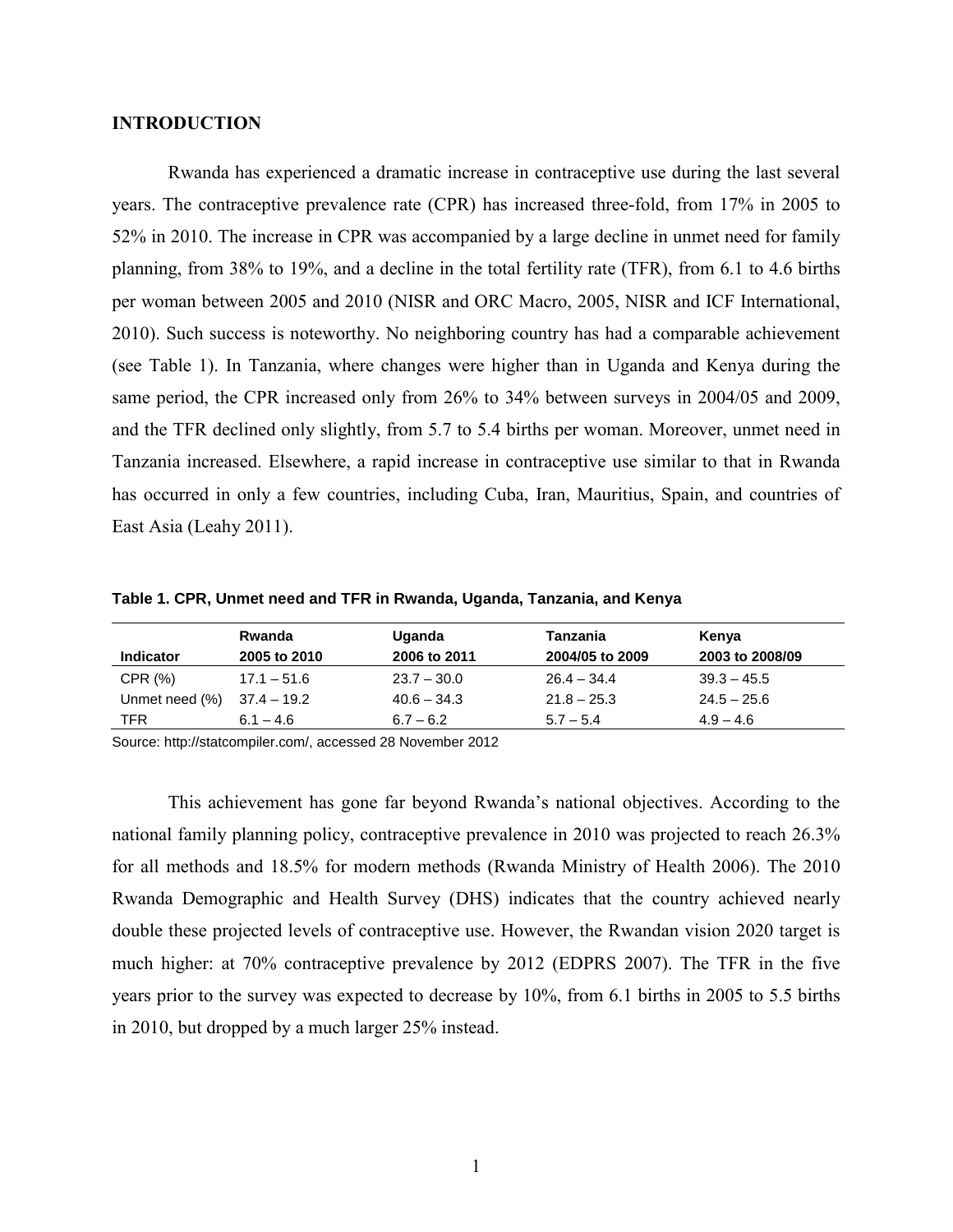Using the extensive data on family planning in the 2005 and 2010 DHS datasets, this paper describes levels and changes in contraceptive use in Rwanda and investigates factors that have contributed to the dramatic increase in CPR between the two periods.

First this paper briefly describes the background of family planning programs in Rwanda, including an overview of earlier and recent initiatives, followed by data and methods section defines the framework and the methodology of the study. Furthermore the research results are shown separately in descriptive results and regression-based decomposition results using various tables. Subsequently discussion and conclusions are presented at the end of the paper.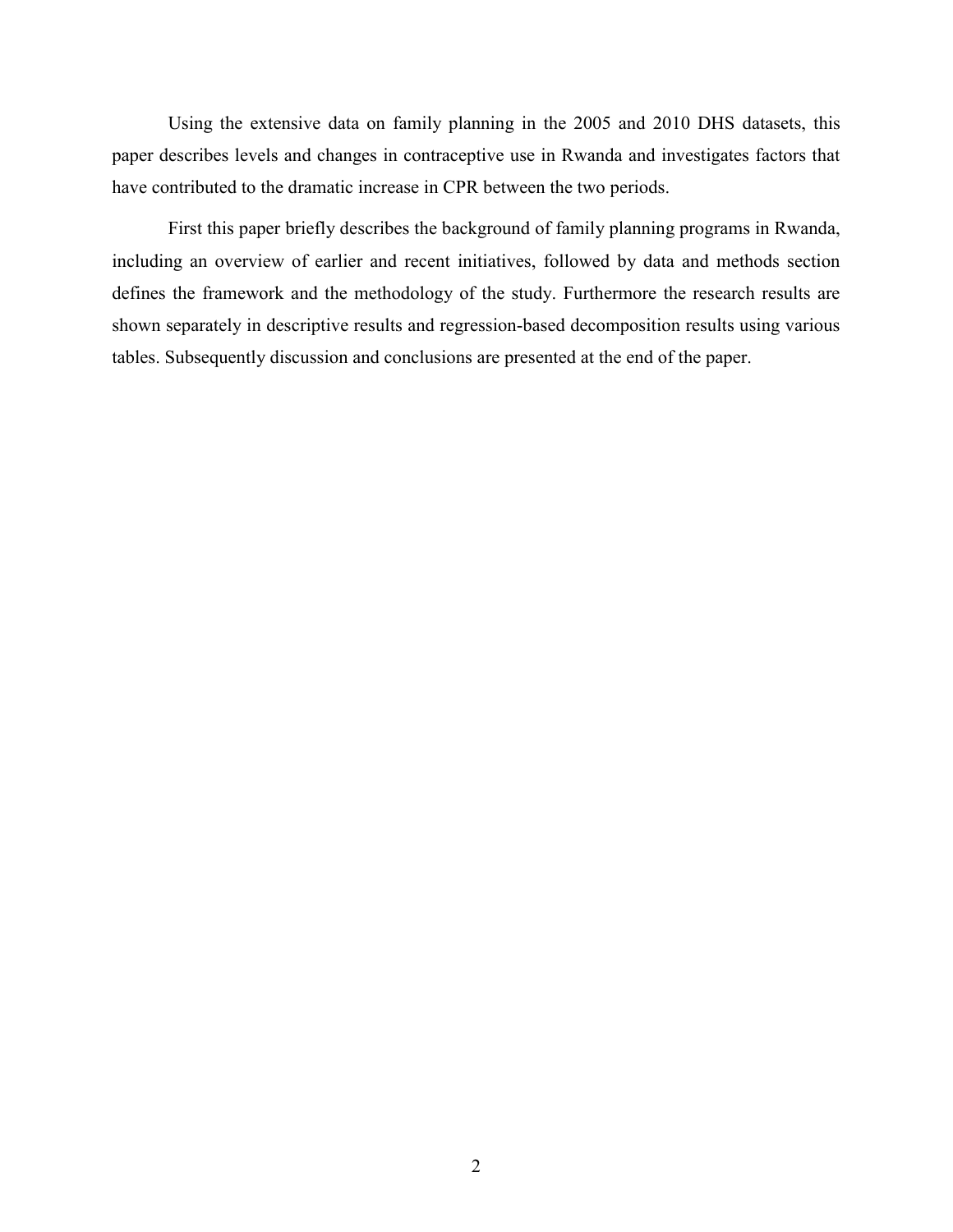# **BACKGROUND**

 $\overline{a}$ 

#### **Overview of Family Planning Programs in Rwanda**

Despite the fact that rapid population growth, with its various effects on the economy and living conditions of the population, has been recognized as a problem in Rwanda since the colonial period, family planning activities in Rwanda did not start until 1981, with the creation of the *Office National de la Population* (ONAPO). Two years later, the first National Fertility Survey (NFS) was conducted, providing the first estimate of the country's fertility level. In the same year, ARBEF<sup>[1](#page-8-0)</sup> started its activities. Based on the 1983 NFS results, in 1990 the government formulated a National Population Policy aiming to reduce population growth. The goals were to cut the TFR by half , from 8.6 recorded in the 1983 survey to 4.0 in 2000, and to increase the CPR from 2% in 1983 to 48% in 2000 (Muhoza 2009). ONAPO's activities were intensified to provide modern contraceptives throughout the country.

With the 1994 genocide, family planning activities were suspended, and ONAPO was dissolved in 2000. The issue of rapid population growth did not resurface until after the 2000 DHS and the 2002 census revealed the persistence of high fertility, and the highest population density in Africa.

A significant campaign against population growth began after the 2005 DHS indicated an increase in TFR from 5.8 in 2000 to 6.1 in 2005. In 2005 the Ministry of Health created the Maternal Child Health unit to respond to the issues of higher infant and maternal mortality rates and to the low level of contraceptive use. In 2006 it elaborated a family planning policy aiming to reduce fertility and also to improve infant and maternal health. In addition, by showing a high level of unmet need for family planning (37%), the 2005 DHS results reinforced the need to strengthen family planning services. DHS analysis showed that actual fertility was 1.5 children more than wanted fertility, with an actual TFR of 6.1 children per woman compared with a TFR of 4.5 if women had only the number of childen they desired.

<span id="page-8-0"></span> $<sup>1</sup>$  Association Rwandaise pour le Bien-Être Familial, first private association providing family planning services.</sup>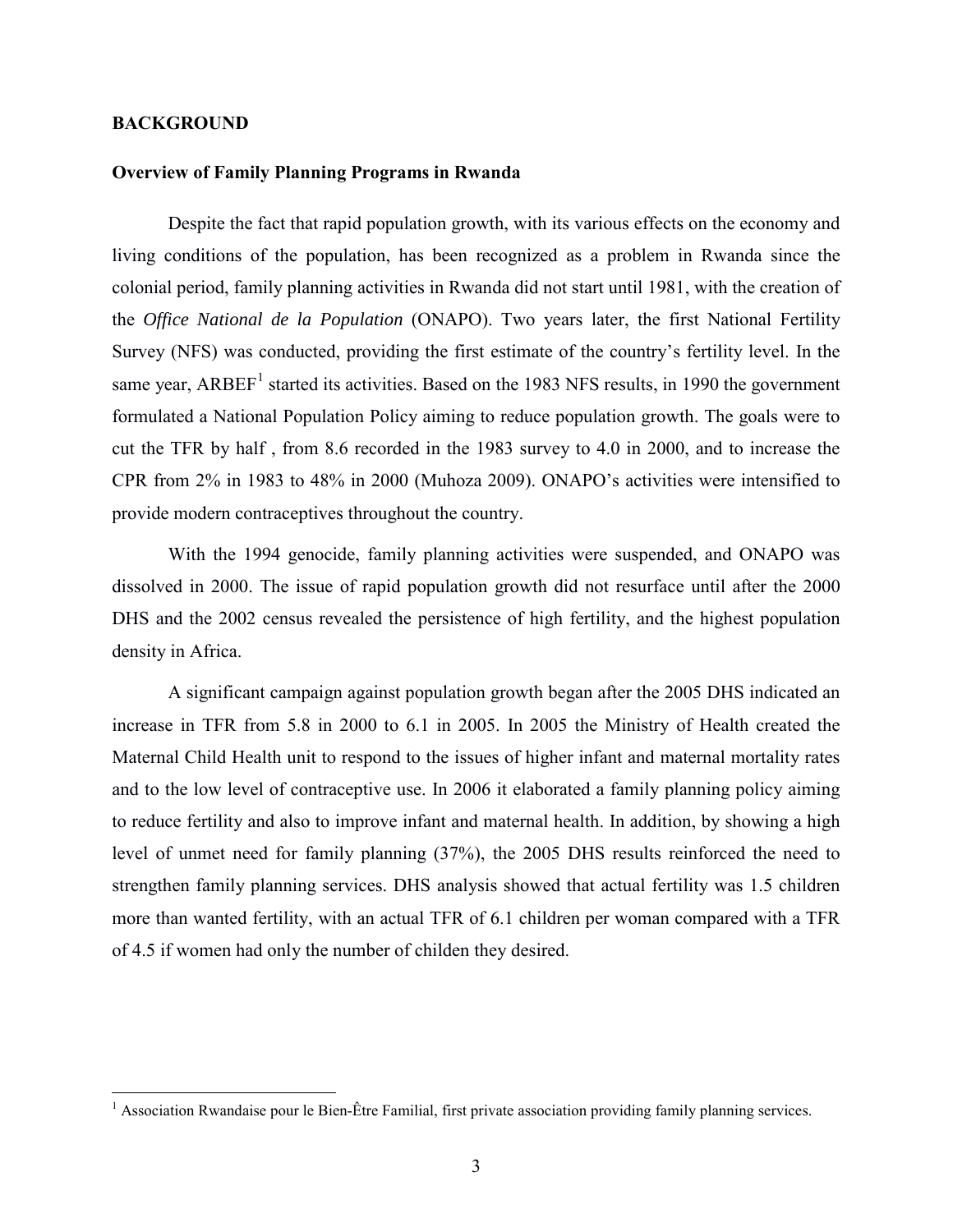#### **Strategies to Promote Family Planning**

Recognizing that population growth is the major barrier to achieve the ambitious 2020 Rwandan vision<sup>[2](#page-9-0)</sup> for development, the Rwandan government has supported and encouraged family planning with a high level of commitment (Leahy 2011*)*. Strategies for a strong family planning campaign include training providers, conducting mass media campaigns, and strengthening health facilities by making contraceptives more widely available and affordable.

## *Strong Political Commitment with a Massive Family Planning Campaign*

Since 2007, family planning has been a stated priority program to help reduce the high rate of population growth that compromises government development efforts (Rwanda Ministry of Health 2009). Thus, an intensive public education campaign was launched to raise awareness of the necessity to reduce the population growth rate. It was focused on the importance of having fewer children, with longer birth intervals, as an imperative way to reduce national population growth and poverty. All key personnel and leaders including local administrators and RALGA members<sup>[3](#page-9-1)</sup>, all public health sector personnel, secondary school teachers, and journalists were trained on these issues (Rwanda Ministry of Health 2006). The Rwandan Parliamentarians' Network on Population and Development, created in 2003, has played a determinant role. Various channels used included television and radio, monthly talks after Umuganda<sup>[4](#page-9-2)</sup>, opinion leaders sensitized, etc.

To increase family planning coverage, the Rwandan government increased the budget for family planning activities and extended the number of partners, initially represented only by USAID and UNFPA. The main partner was the Twubakane project, which played a determinant role by supporting the government in different trainings, construction of secondary posts, etc. Between 2004 and 2007, the budget was increased six-fold, rising from 91,231 USD to 5,742,112 USD (Ministry of Health 2009).

 $\overline{a}$ 

<span id="page-9-0"></span><sup>&</sup>lt;sup>2</sup> The general objective of the 2020 vision is to transform the country into a middle-income country by the year 2020, Rwanda Vision 2020, Kigali, July 2000.

<span id="page-9-1"></span><sup>&</sup>lt;sup>3</sup> Rwanda Association of Local Government Administrators

<span id="page-9-2"></span> $4$  Umuganda = community service done every last Saturday of the month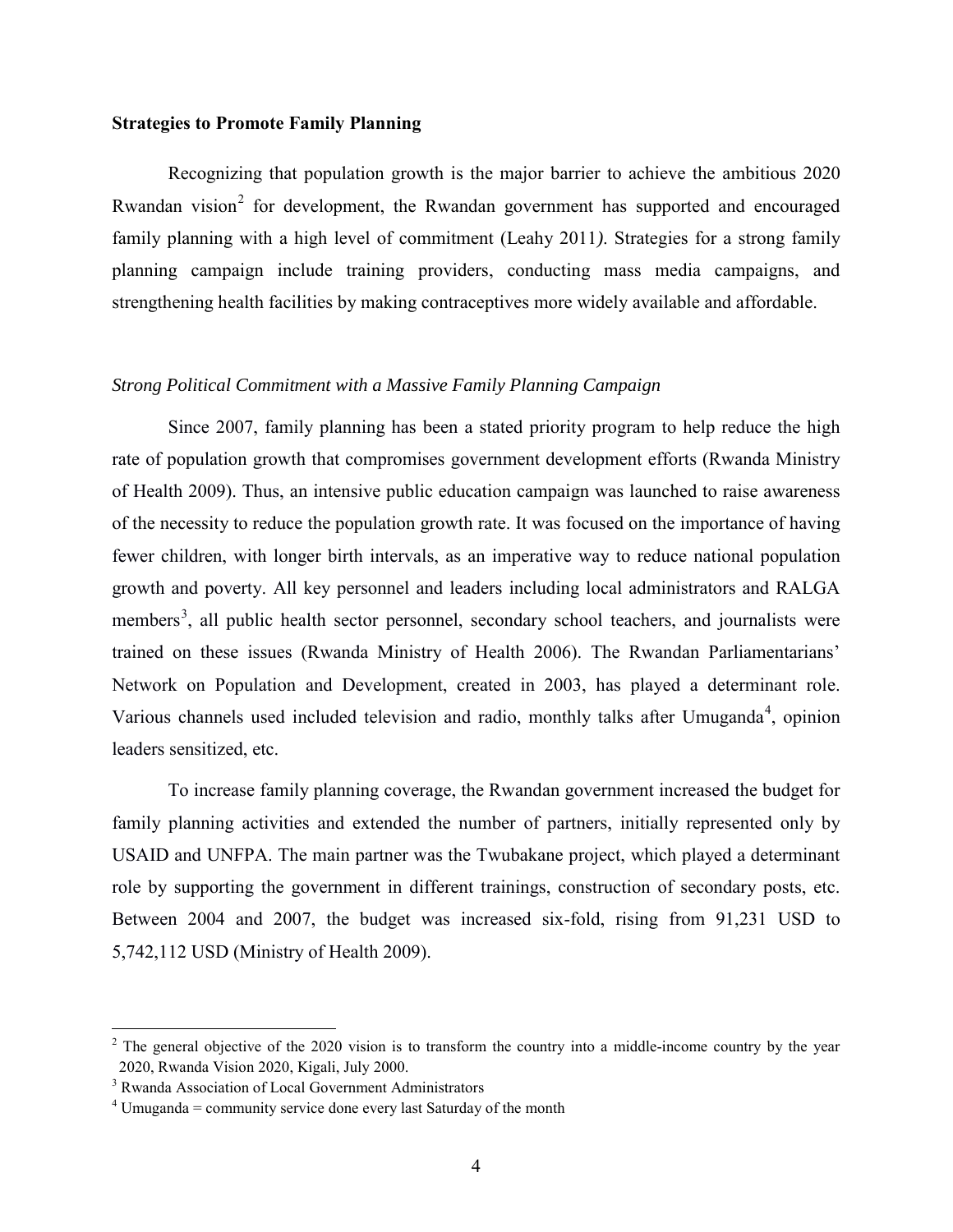#### *Decentralized Health Services System and Community Mobilisation*

Among various initiatives implemented by Rwanda in 2006 is the decentralization of service delivery. The objective is to gain popular participation and empowerment, transparency, accountability and responsiveness of public administration, and enhancement of effectiveness and efficiency in service delivery (MINALOC 2001). By bringing services closer to the community level, decentralization has encouraged community participation in family planning. The extension of family planning provision to communities through the direct involvement of community members has also been important for winning the support of men and other family members, in addition to women. It also permits a strong partnership with religious and traditional leaders, whose support is valuable for the success of the program. Furthermore, to reach more people, in 2010 community-based provision (CBP) of contraceptives was initiated (MoH 2010- 11).

# *Providers' Capacity Strengthened through a System of Training*

Effectiveness and efficiency of service delivery require trained staff. To ensure the quality of services and to expand use of longer-acting contraceptive methods, which require proficiency to provide, developing a system of training providers was an additional strategy. By 2010, the training of providers covered 28 districts out 30; and training of trainers in communitybased distribution was ininiated in three pilot districts. Moreover, selected medical doctors were trained as master trainers on how to perform non-scalpel vasectomy (MoH 2010-11). A total of 1,258 providers were trained (USAID-Rwanda 2008).

#### *Geographical Barriers Reduced*

A particular challenge of the Rwandan health system in regard to family planning is that a significant proportion of health facilities (40% in 2001) are 'faith-based' and as a consequence do not offer modern contraceptives. In order to overcome this barrier, the government decided to construct "secondary posts" not far from religious-affiliated health facilities to meet the needs of clients of those areas. A total of 31 secondary posts were constructed between 2006 and 2009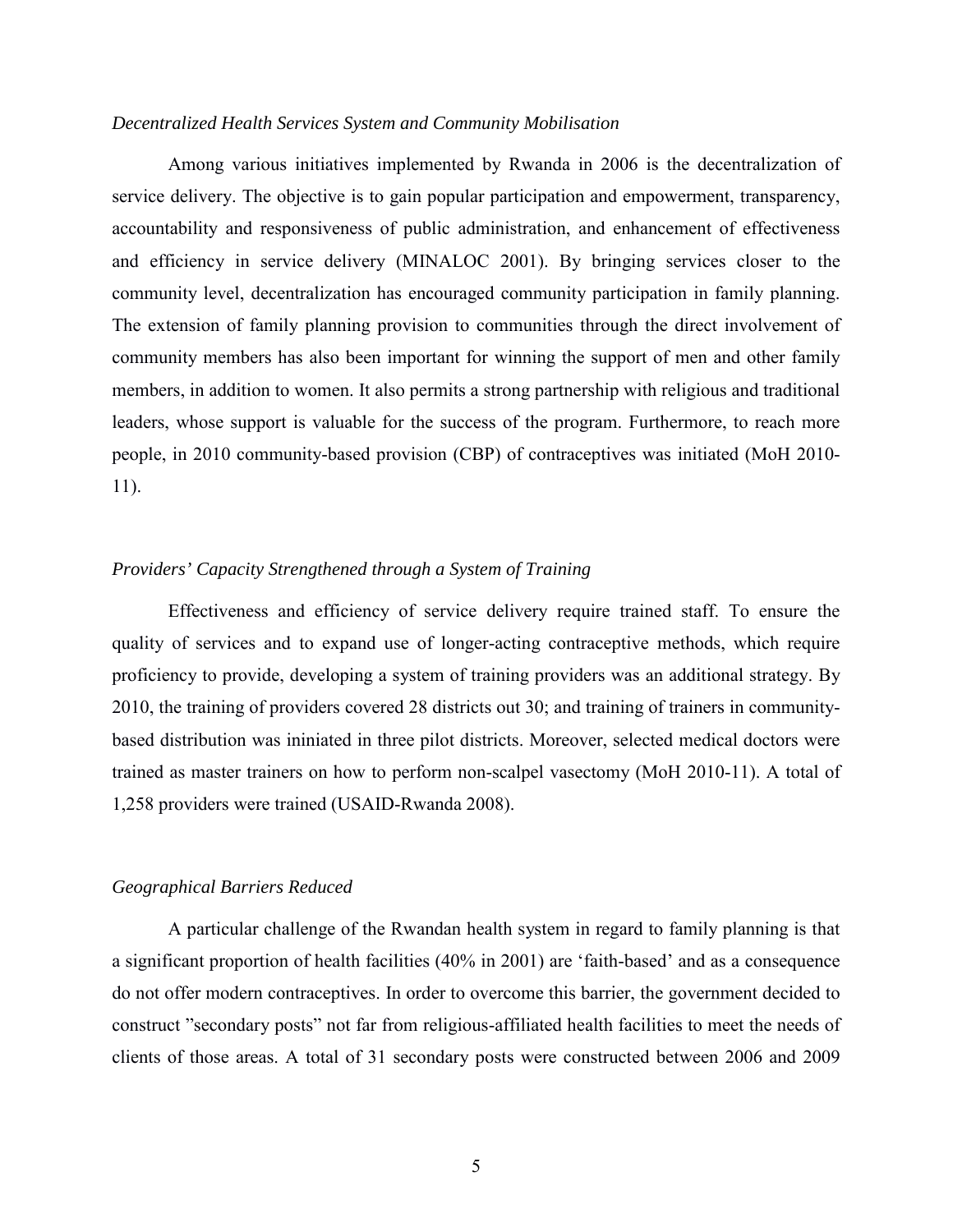(USAID-Rwanda 2008). To serve other regions that had been without services, five new hospitals and 15 new health centers were constructed between 2005 and 2011.

#### *Provision of Health Facilities Increased*

Since 2007, great efforts have been made to increase availability of a range of modern contraceptive methods and to promote long-acting methods, including male sterilization, by extending them up to the level of health centers. By 2008, the distribution of family planning commodities reached 96% of health facilities and 92% of district hospitals. However, sterilization was performed by only 27% of district hospitals. Between 2005 and 2009 the percentage offering long-acting methods grew from 7% to nearly 100% for implants, and from 1% to 36% for IUDs (MOH 2008; USAID-Rwanda 2009*).* Likewise, access to condoms was increased by making them more available in public areas and workplaces, as well as in family planning clinics and health facilities.

#### **Literature Review and Conceptual Framework**

According to the research literature, the increase in contraceptive use is a result of two types of intervention: demand and supply programs. In other words, women adopt contraception either because they strongly need contraceptives (demand side) or because contraceptives are easily accessible (supply side). Regarding the demand side, three main interventions are: mass media, interpersonal communication, and development approaches (Mwaikambo et al. 2011). These interventions raise awareness of the adverse consequences of high fertility and the benefits of having fewer children, thus creating demand for fertility control, either for limiting or postponing births. The implication is that women exposed to family planning messages through media, colleagues, family planning workers, or authorities, and women seeking better socioeconomic conditions (education, wealth, occupation, etc.) will have greater demand for contraceptives.

On the supply side, programs can improve access to family planning services through availability of a wide range of contraceptive methods and multiple service-delivery channels (Richey and Salem 2008). This approach also focuses on improving quality of care and on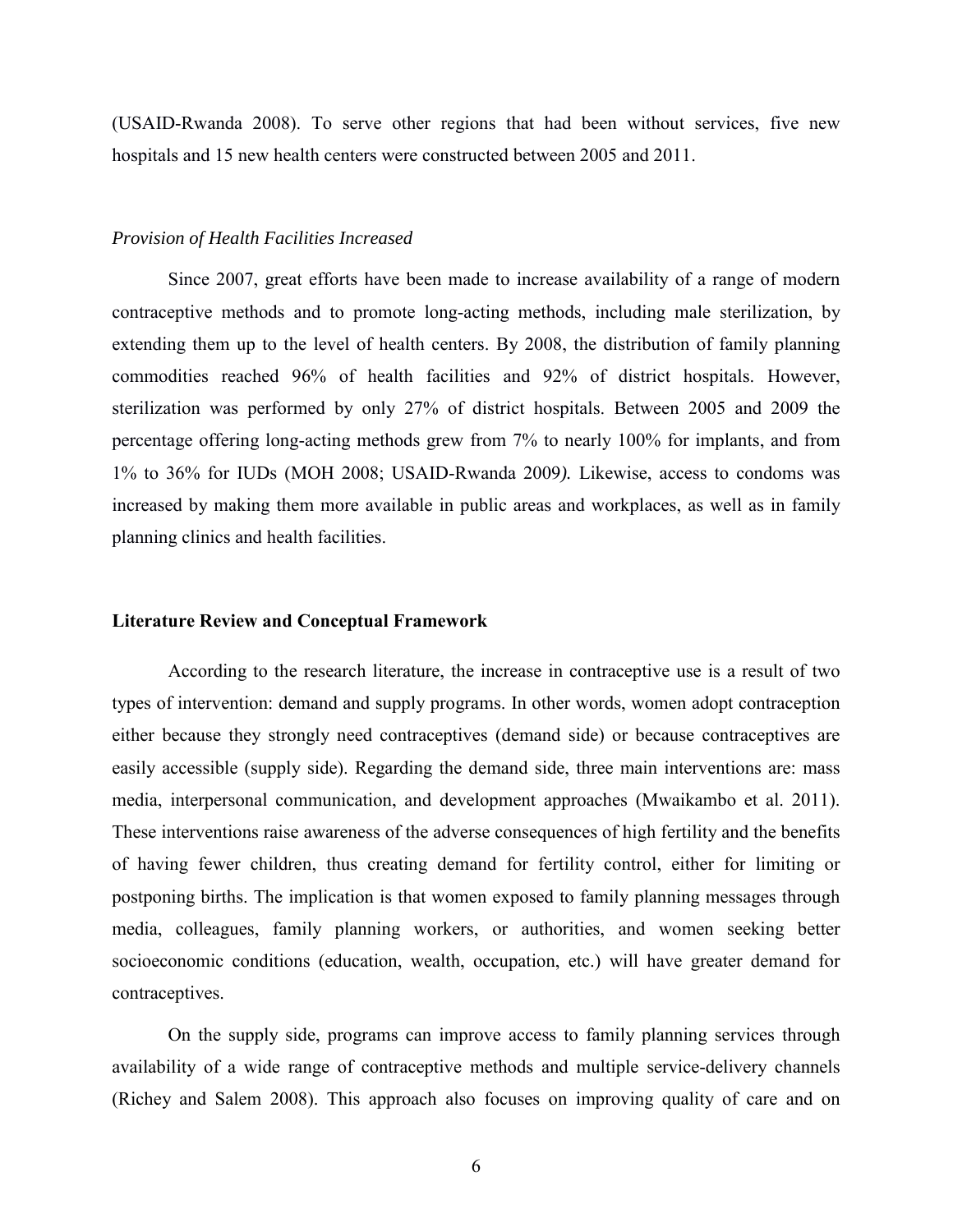reducing direct costs related to contraceptive use. Supply side interventions ensure that women and couples are able to practice family planning effectively. An analysis by Solo et al. (2008), on the success of family planning programs in Malawi, Ghana and Zambia may be considered as evidence.

A debate exists on which approach is better to increase contraceptive use and reduce fertility. Some, like Pritchet (1994), emphasize the demand approach, arguing that once there is demand, whatever the provision services may be, more people will adopt family planning. In this view, rising demand results mainly from socioeconomic development rather than the efforts of family planning programs. In contrast, other researchers (Bongaarts et al. 1990; Phillips et al., 1995; Freedman 1997) highlight the predominant role of supply policies in increasing contraceptive use. An excellent case is Bangladesh, where the family planning program has promoted the distribution and sensitization for family planning by women themselves, overcoming the cultural norms that subordinate women (Schuler et al. 1995). Contraceptive use has increased substantially among women with little education, as well as women of higher socioeconomic status.

Other studies argue that both approaches are complementary (Gertler and Molyneaux 1994). Without an increase in demand, the impact of supply programs is limited, but without family planning programs latent demand may not result in actual contraceptive use. For instance, Lapham and Mauldin (1985) found that the contraceptive prevalence was highly associated with socioeconomic conditions, but also that the association was much stronger if there have been organized family planning programs. In a review of findings from many studies, Mwaikambo et al. (2011) found that family planning programs have been most successful when they have used a variety of approaches, mixing those that improve the quality of services with those that address sociocultural barriers or that focus on winning community and social support for family planning use.

From this literature, what may have been the key factors that explain the recent dramatic increase in contraceptive use in Rwanda? Rather than choose one or another side, whether demand or supply, we would like to have a full framework representing all potential factors. However, information regarding supply side factors is very limited in our datasets. We therefore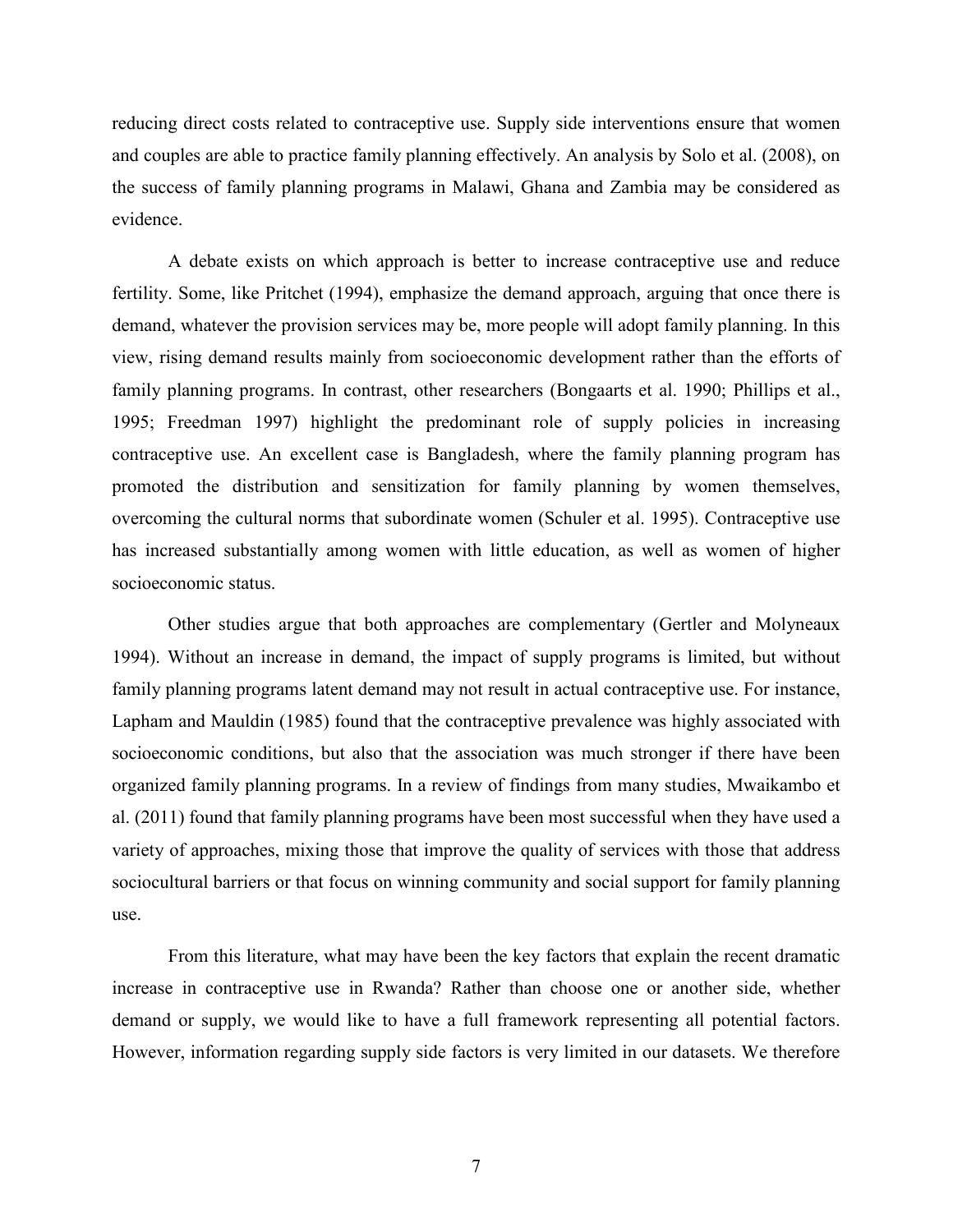present the following framework, mainly restricted to the demand side, as it includes both socioeconomic factors and factors related to family planning.

## **Figure 1. Conceptual Framework**



# **Research Question and Hypotheses**

The general research question of this study is to answer which factors have contributed to the recent increase in contraceptive use in Rwanda. More specifically, this research will be focussed on the following question: What was the relative contribution of family planning initiatives and socioeconomic development to increased levels of contraceptive use in Rwanda between 2005 and 2010?

The above research question leads to the following hypotheses:

• The increase in contraceptive use in Rwanda between 2005 and 2010 is explained by the compositional change in socioeconomic and demographic characteristics of women.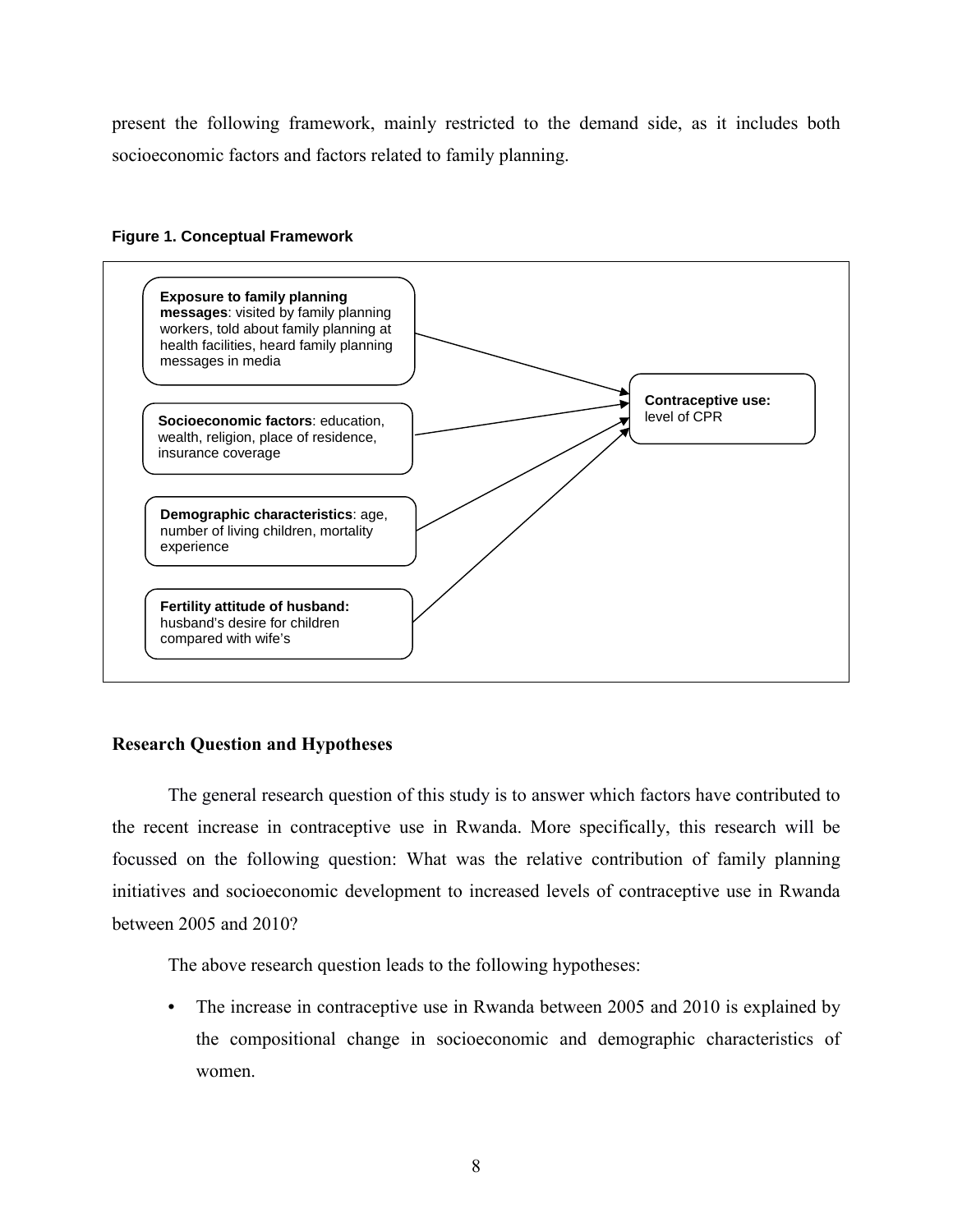- The increase in contraceptive use in Rwanda between 2005 and 2010 is explained by women's increased exposure to family planning program initiatives.
- The increase in contraceptive use in Rwanda between 2005 and 2010 is explained by the mediating effects of the above sets of factors on women's use of contraception.

# **Significance of the Study**

Findings from this study will contribute to understanding the drivers of success of the Rwandan family planning effort that may guide policymakers and planners to further improve the program in Rwanda and in other countries with a simliar context.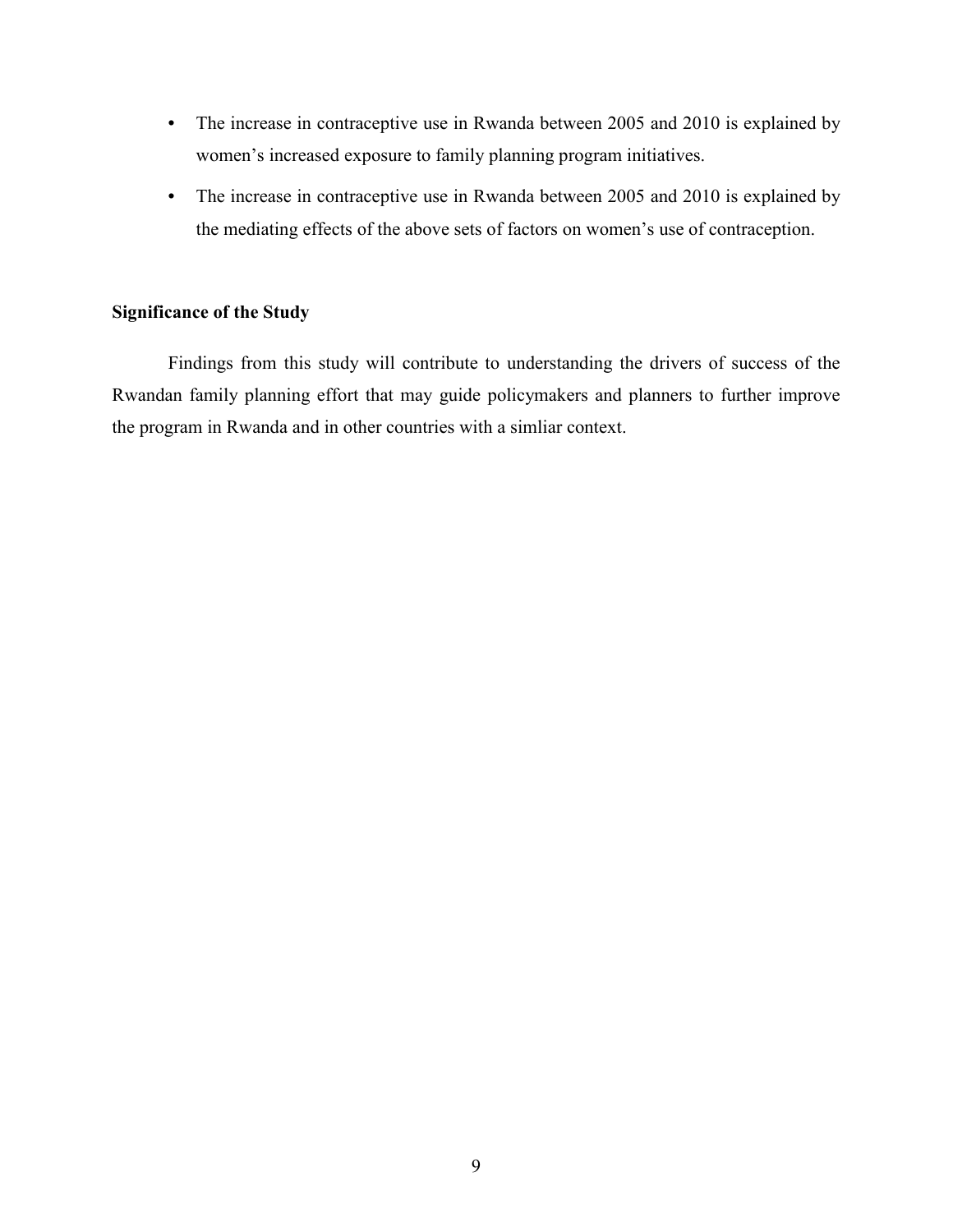# **DATA AND METHODS**

#### **Data**

This research uses the 2005 and 2010 Rwanda DHS (RDHS) women's datasets. The study population is all married women interviewed, as used in the calculation of CPR. The RDHS sample of currently married<sup>[5](#page-15-0)</sup> women was  $5,510$  women in 2005 and 6,897 in 2010. The two datasets were pooled together for the decomposition analysis.

The outcome variable is "current use of contraception," with two categories (*yes* or *no*):

- *Yes*: the respondent is using a method of contraception
- *No*: the respondent does not use any method of contraception.

Explanatory variables are grouped in four categories:

- Demographic variables: age, number of living children, child mortality experience
- Socioeconomic factors: education, wealth, religion, place of residence, health insurance
- Exposure to family planning messages: visited family planning worker, told about family planning at health facility, media messages (radio, television or newspapers)
- Husband's fertility attitude: husband's desire for children compared with his wife's.

## **Statistical Analysis**

#### *Descriptive Analysis*

 $\overline{a}$ 

We start the analysis with descriptive results. First, in Table 2 we provide the frequencies of respondents for each independent variable and each survey, from which we show, in percentage points, the changes between surveys. In Tables 3 and 4 we indicate the contraceptive method mix and the distribution of respondents according to whether or not they use contraception.

<span id="page-15-0"></span> $<sup>5</sup>$  In the DHS, women are considered to be currently married if they report that they are "married or living with a</sup> man as if married."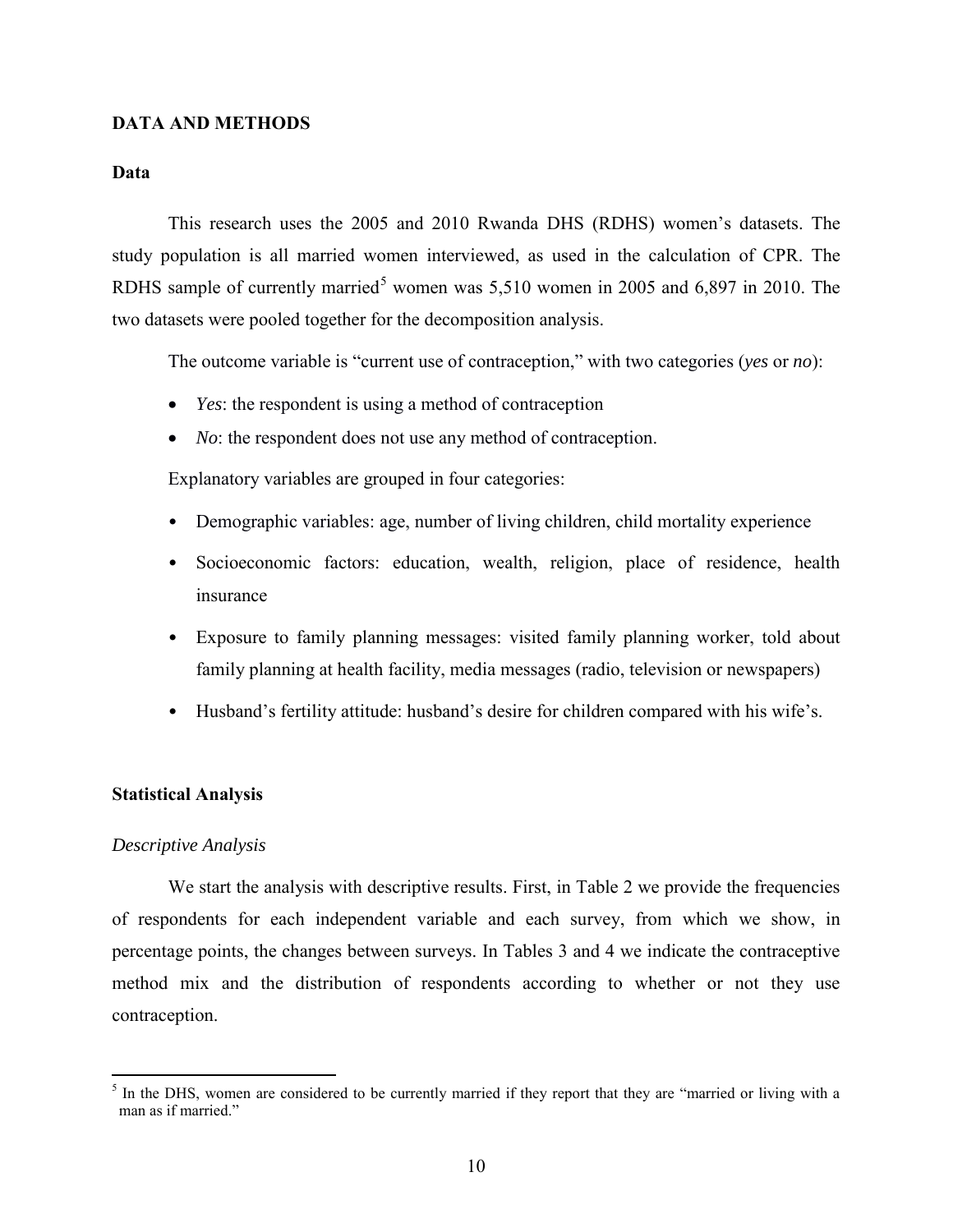#### *Multivariate Decomposition Model*

Widely known as Blinder-Oaxaca (Oaxaca-Blinder) decomposition (Blinder 1973; Oaxaca 1973), or as multivariate decomposition, decomposition techniques, component analysis, shift-share analysis or regression decomposition as detailed by Powers and Yun (2009), this approach provides a way to analyze the outcome of two different groups. The differences between two groups could be explained either in the composition or characteristics of the groups (endowments) or by the effects of those characteristics (coefficients). This means that the Oaxaca-Blinder technique will allow displaying the real contribution of each independent variable in the total difference in characteristics or the effects of characteristics. The multivariate decomposition techniques were used in the 1970s by many researchers for linear regression models and later extended to nonlinear models with an in-depth discussion on how to address the related weaknesses (Fairlie 2005; Powers and Pullum 2006).

We have chosen to use decomposition techniques for this study for two main reasons. The first is related to the study, which compares two time periods, 2005 and 2010. The second is that this technique allows a distinction of the difference in contraceptive use between 2005 and 2010 partioned into components attributable, first to the changes in composition, second to the changes in effects of the selected explanatory variables, and third to the interaction between them.

The formula can be presented as follows:

$$
\Delta Y^{2010\text{-}2005} = (X^{2010} - X^{2005}) \beta^{2010} + X^{2005} (\beta^{2010} - \beta^{2005}) + [(X^{2010} - X^{2005}) (\beta^{2010} - \beta^{2005})]
$$

∆*Y*: Difference in mean prediction between 2010 and 2005, Xi….Xk: Different characteristics and  $\beta_i$ .... $\beta_k$ : estimated regression coefficients

 $(X^{2010} - X^{2005})$   $\beta^{2010}$ : represent the difference due to endowment

 $X^{2005}(\beta^{2010} - \beta^{2005})$ : represent the difference due to coefficients

 $[(X^{2010} - X^{2005})(\beta^{2010} - \beta^{2005})]$ : represent the difference in interaction between endowment and coefficients.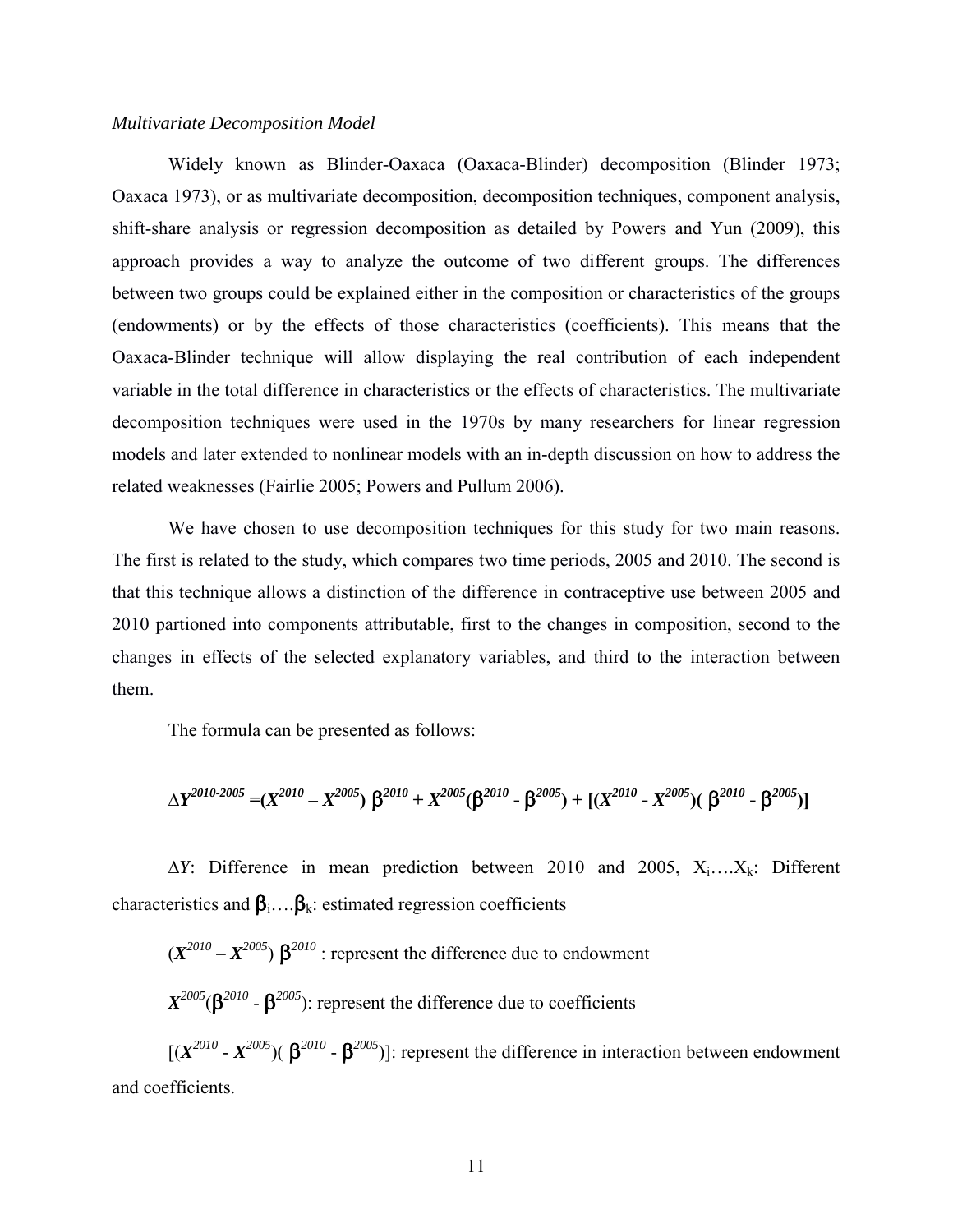The Blinder-Oaxaca decomposition outputs provide details on endowments, coefficients, and interaction between the two time periods. As in the results (Table 5), the interaction part is not statistically significant at the level of 5%, only the two major parts of the results will be presented:

- Endowments: part of the changes in contraceptive use due to differences in characteristics.
- Coefficients: part of the changes in contraceptive use due to effects of explanatory variables.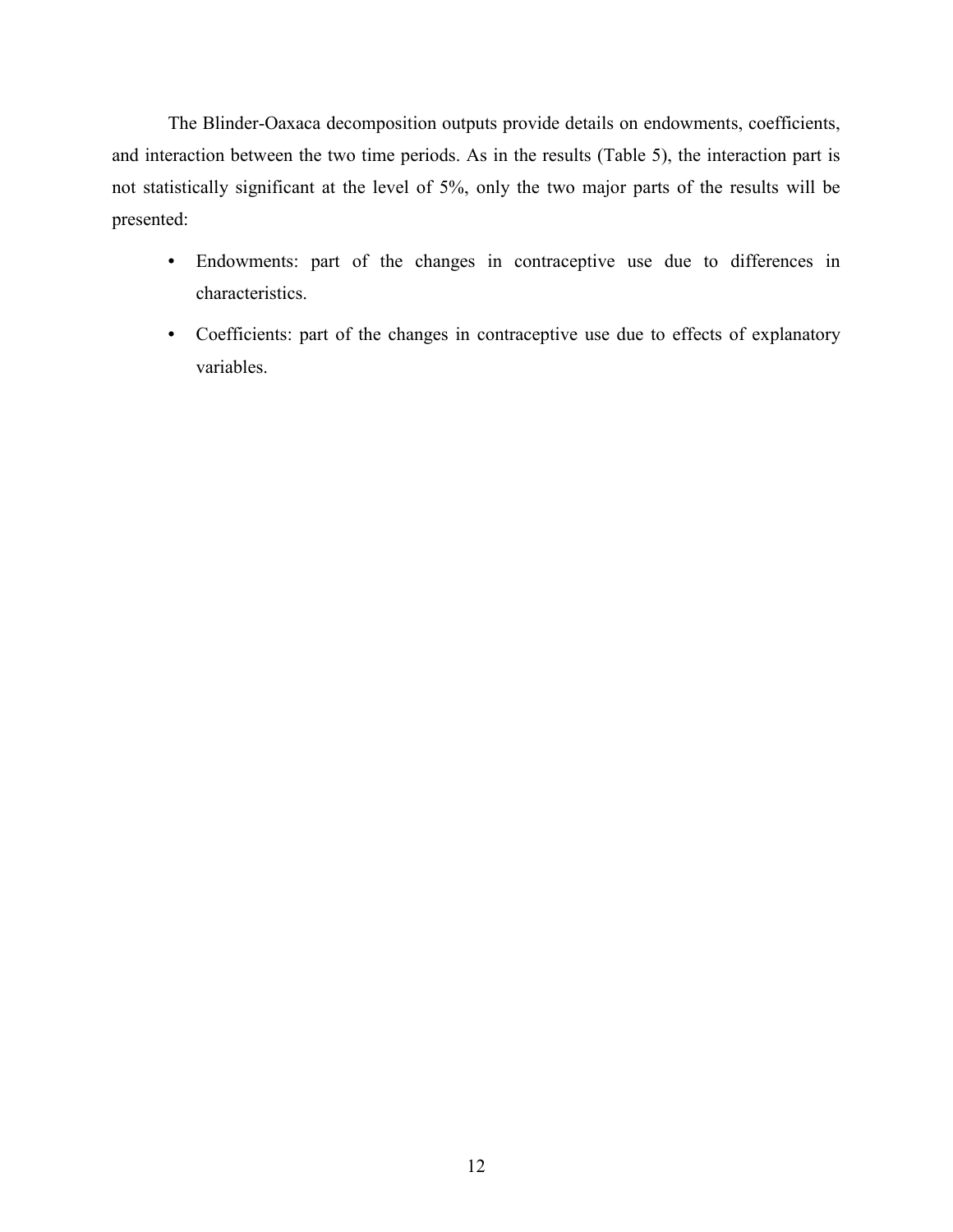## **RESULTS**

# **Descriptive Results**

Table 2 presents the percentage of women included in each category of selected variables in 2005 and 2010, and the changes between the two periods. Overall, there were few changes in women's characteristics, such as place of residence, current age, or number of living children. There was a small decrease in the percentage of younger women, women with many children, and urban residents compared with older women, women with fewer children, and rural residents. Women's educational attainment increased between 2005 and 2010, particularly for some education (primary) versus none. The category of Protestant religion slightly increased, while Catholic and Muslim and others decreased. Child mortality decreased. The percentage of women without experience of a dead child rose by 11.2 percentage points compared with a decline among women who experiences the loss of some children. A convergence of fertility attitudes between spouses occurred over the survey period. Couples who wanted the same number of children rose by 21 percentage points, while the percentage of couples with different views or who did not know the other's fertility preferences declined.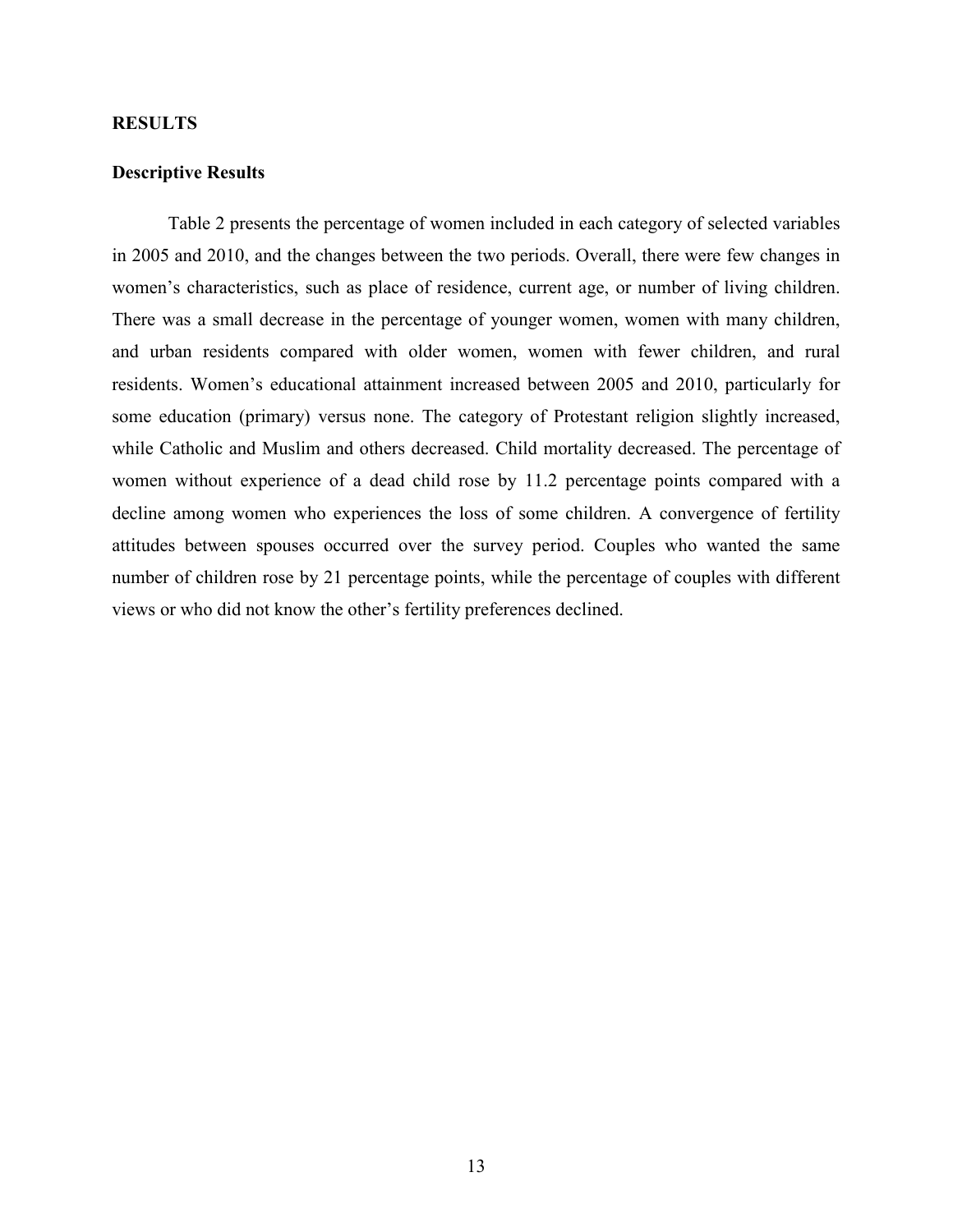| Variable                             | Category            | 2005  | 2010  | Change in<br>% points |
|--------------------------------------|---------------------|-------|-------|-----------------------|
| Woman's age                          | $15 - 24$           | 19.0  | 15.8  | $-3.2$                |
|                                      | 25-24               | 42.9  | 46.8  | 3.9                   |
|                                      | $35+$               | 38.1  | 37.4  | $-0.7$                |
| Number of living children            | $0 - 1$             | 21.6  | 22.8  | 1.2                   |
|                                      | $\overline{c}$      | 18.5  | 19.3  | 0.8                   |
|                                      | 3                   | 17.1  | 16.3  | $-0.8$                |
|                                      | 4                   | 14.4  | 14.6  | 0.2                   |
|                                      | 5                   | 10.0  | 11.5  | 1.5                   |
|                                      | $6+$                | 18.4  | 15.5  | $-2.9$                |
| Woman's educational level            | No education        | 29.8  | 19.7  | $-10.1$               |
|                                      | Primary             | 61.5  | 69.8  | 8,3                   |
|                                      | Secondary           | 8.1   | 9.0   | 0.9                   |
|                                      | Higher              | 0.6   | 1.5   | 0.9                   |
| Residence                            | Urban               | 13.5  | 13.4  | $-0.1$                |
|                                      | Rural               | 86.5  | 86.6  | 0.1                   |
| Religion                             | Catholic            | 46.1  | 41.9  | $-4.2$                |
|                                      | Protestant          | 36.5  | 40.4  | 3.9                   |
|                                      | Adventist           | 13.2  | 14.3  | 1.1                   |
|                                      | Others              | 4.2   | 3.4   | $-0.8$                |
| Woman's mortality experience         | No child death      | 50.7  | 61.9  | 11.2                  |
|                                      | Last child died     | 7.0   | 3.7   | $-3.3$                |
|                                      | One death, not last | 20.8  | 17.8  | $-3.0$                |
|                                      | Two or more deaths  | 21.5  | 16.6  | $-4.9$                |
| Husband desire for children          | Same number as wife | 36.8  | 57.9  | 21.1                  |
| compared with wife's                 | More than wife      | 13.0  | 10.2  | $-2.8$                |
|                                      | Fewer than wife     | 18.5  | 17.2  | $-1.3$                |
|                                      | Don't know          | 31.7  | 14.7  | $-17.0$               |
| Visited by family planning workers   | Yes                 | 5.3   | 30.9  | 25.6                  |
|                                      | No                  | 94.7  | 69.1  | $-25.6$               |
| Told about family planning at health | Not told            | 26.2  | 27.1  | 0.9                   |
| facility                             | Told                | 15.5  | 44.8  | 29.3                  |
|                                      | Not been at HF      | 58.3  | 28.1  | $-30.2$               |
| Heard family planning message on     | Yes                 | 46.1  | 70.4  | 24.3                  |
| radio, television, or newspaper      | No                  | 53.9  | 29.6  | $-24.3$               |
| Have health insurance                | No                  | 53.4  | 24.0  | $-29.4$               |
|                                      | Yes                 | 46.6  | 76.0  | 29.4                  |
| Total                                |                     | 100.0 | 100.0 |                       |
| Total number of women                |                     | 5,510 | 6,897 |                       |

#### **Table 2. Percent distribution of currently married women by selected variables and changes in these variables, RDHS 2005 and 2010**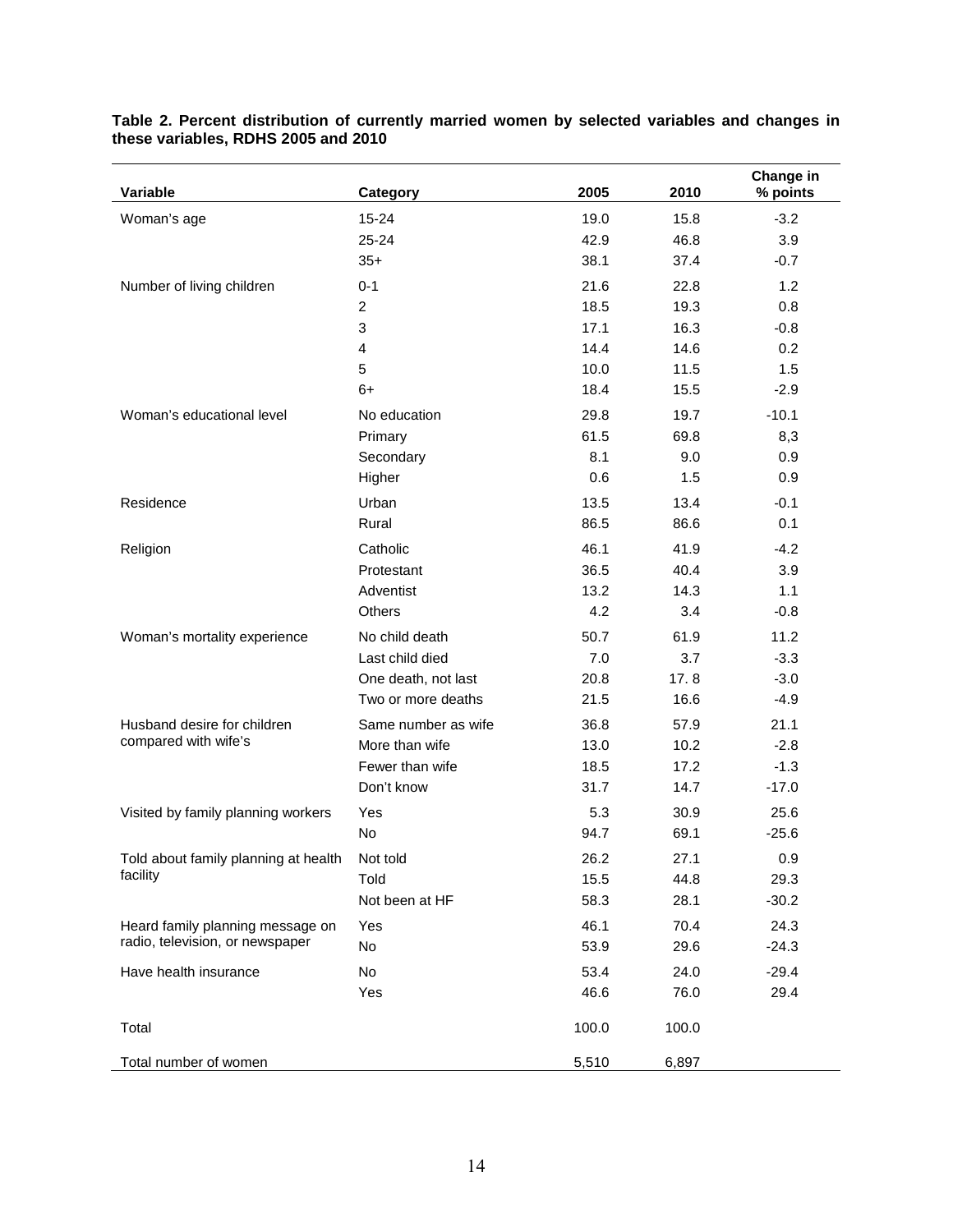The percentage of women exposed to family planning messages, regardless of the source of message, inceased significantly, by 25 to 30 percentage points. This increase would reflect family planning efforts realized between 2005 and 2010.

Table 3 shows current contraceptive use among married women. Between 2005 and 2010, contraceptive use greatly increased, by 34.2 percentage points, for use of any method. The increase was exclusively for modern methods, with a 34.8 percentage point increase, while use of traditional methods declined by 0.7 percentage points. Irrespective of year, the modern methods most commonly used are injections and pills, with implants at in third place in 2010.

| <b>Contraceptive method</b> | 2005  | 2010  | Change in % points |
|-----------------------------|-------|-------|--------------------|
| Any method                  | 17.4  | 51.6  | 34.2               |
| Any modern method           | 10.3  | 45.1  | 34.8               |
| <b>Injections</b>           | 4.7   | 26.3  | 21.6               |
| <b>Pills</b>                | 2.4   | 7.1   | 4.7                |
| <b>Implants</b>             | ۰     | 6.3   | 6.3                |
| <b>IUD</b>                  |       | 0.5   | 0.8                |
| <b>Female sterilization</b> | 0.5   | 0.8   | 0.3                |
| Male condom                 | 0.9   | 2.9   | 2.0                |
| LAM                         | 0.8   | 0.5   | $-0.3$             |
| Any traditional method      | 7.1   | 6.4   | $-0.7$             |
| Periodic rhythm             | 4.2   | 2.9   | $-1.3$             |
| Withdrawal                  | 3.0   | 3.5   | 0.5                |
| <b>Total</b>                | 100.0 | 100.0 | ٠                  |
| <b>Number</b>               | 5,510 | 6,897 |                    |

**Table 3. Percent distribution of married women age 15-49 by contraceptive method currently used, RDHS 2005 and 2010**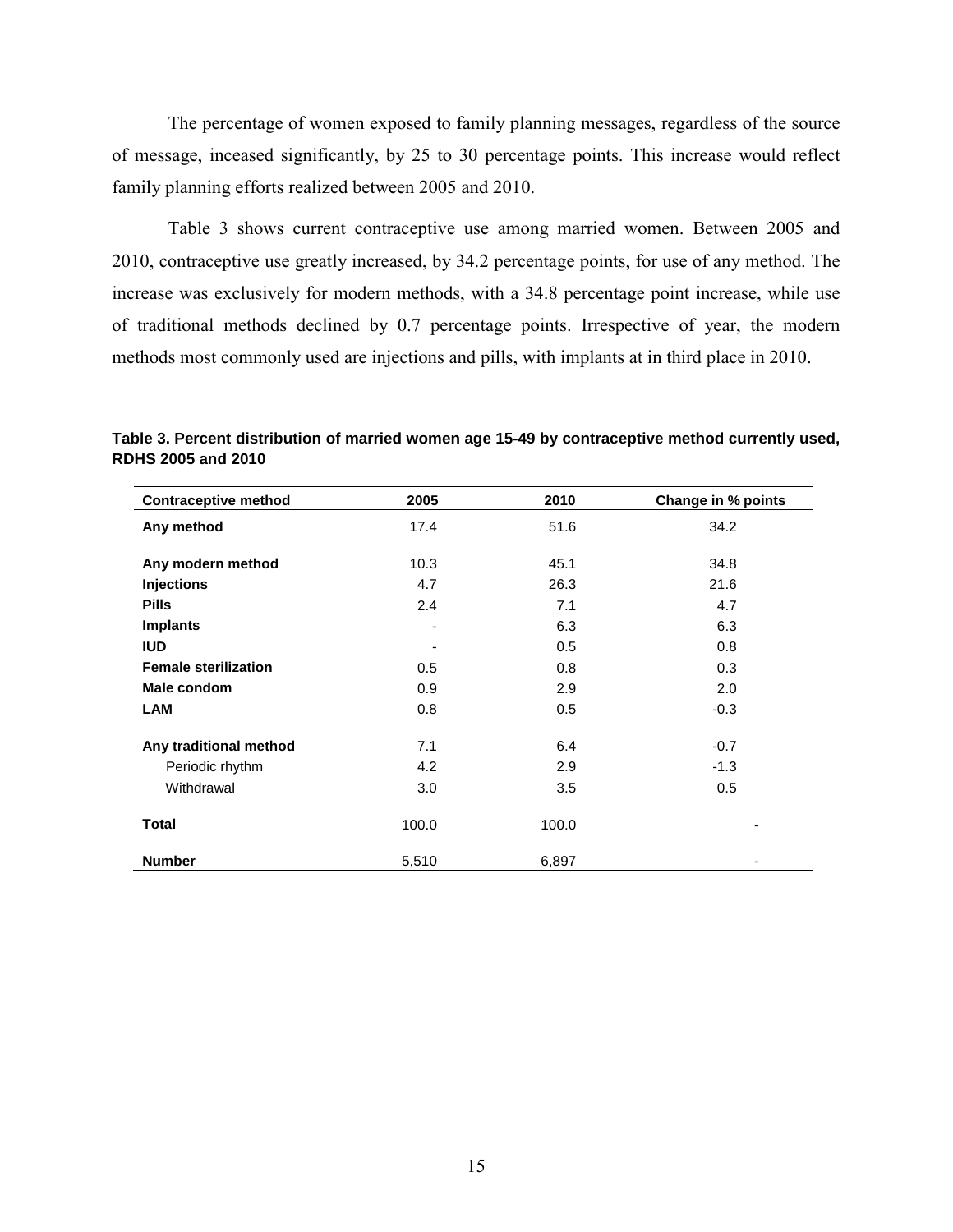While contraceptive use increased among all women between 2005 and 2010, the increase varied by women's characteristics. Table 4 indicates that the increase was higher in rural than urban areas, among less educated than more educated women, and among women with fewer children than women with many children. The difference is striking with regard to women's experience with child mortality. While the percentage of women with no child deaths using contraceptives rose by almost three times, from 20% to 57%, between 2005 and 2010, contraceptive use among women who lost their last birth was lower and increased less, from 13% to 29%. Contraceptive use was also most common if a husband desired fewer or the same number of children as his wife. Women exposed to family planning messages in the mass media were more likely to use contraception than women with no exposure, but the difference narrowed between 2005 and 2010.

|                           |                |      | 2005  |      | 2010  |
|---------------------------|----------------|------|-------|------|-------|
| Variable                  | Category       | %    | N     | %    | N     |
| Woman's age               | $15 - 24$      | 12.1 | 1,045 | 43.5 | 1,087 |
|                           | $25 - 34$      | 18.7 | 2,366 | 55.2 | 3,230 |
|                           | $35 +$         | 18.4 | 2,098 | 50.4 | 2,579 |
| Number of living children | $0 - 1$        | 8.6  | 1,189 | 36.1 | 1,572 |
|                           | $\overline{2}$ | 16.2 | 1,020 | 56.6 | 1,333 |
|                           | 3              | 20.4 | 940   | 57.8 | 1,125 |
|                           | 4              | 21.7 | 794   | 58.6 | 1,006 |
|                           | 5              | 20.3 | 553   | 56.0 | 791   |
|                           | $6+$           | 20.9 | 1,011 | 51.7 | 1,066 |
| Place of residence        | Urban          | 31.6 | 743   | 53.1 | 926   |
|                           | Rural          | 15.2 | 4,766 | 51.4 | 5,970 |
| Woman's educational level | No education   | 10.8 | 1,639 | 43.3 | 1,354 |
|                           | Primary        | 17.3 | 3,391 | 52.6 | 4,815 |
|                           | Secondary      | 38.8 | 448   | 60.1 | 621   |
|                           | Higher         | 60.0 | 30    | 61.0 | 105   |
| Wealth status             | Lowest         | 11.0 | 1,136 | 43.2 | 1,351 |
|                           | Second         | 15.1 | 1,123 | 47.4 | 1,387 |
|                           | Middle         | 15.7 | 1,111 | 52.8 | 1,394 |
|                           | Fourth         | 14.8 | 1,144 | 57.2 | 1,415 |
|                           | Highest        | 31.8 | 995   | 57.1 | 1,348 |

**Table 4. Percentage of currently married women using contraception in 2005 and 2010, by selected variables** 

**Cont'd..**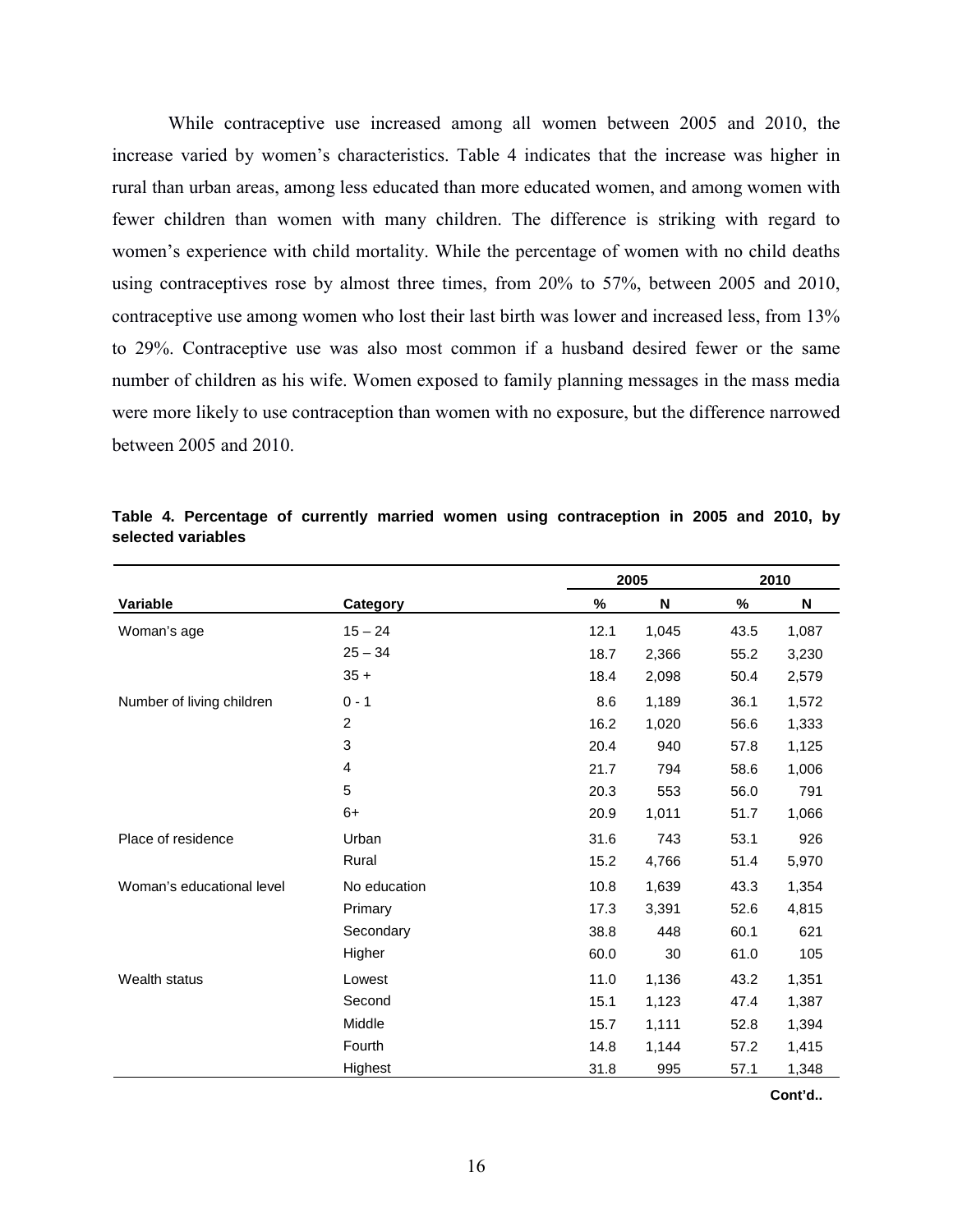#### **Table 4. Cont'd**

|                                    |                                 | 2005 |       | 2010 |       |  |
|------------------------------------|---------------------------------|------|-------|------|-------|--|
| Variable                           | Category                        | %    | N     | %    | N     |  |
| Woman's religion                   | Catholic                        | 19.4 | 2,539 | 55.8 | 2,891 |  |
|                                    | Protestant                      | 13.8 | 2,013 | 47.1 | 2,784 |  |
|                                    | Adventist                       | 18.1 | 728   | 52.2 | 985   |  |
|                                    | Others                          | 23.2 | 228   | 51.1 | 235   |  |
| Woman's mortality experience       | No death                        | 20.2 | 2,791 | 57.4 | 4,270 |  |
|                                    | Last birth died                 | 13.0 | 386   | 28.6 | 259   |  |
|                                    | One death other than last birth | 19.1 | 1,148 | 54.4 | 1,225 |  |
|                                    | Two or more deaths              | 10.3 | 1,184 | 31.5 | 1,142 |  |
| Husband's desire for children      | Same number                     | 22.2 | 2.027 | 55.0 | 3,990 |  |
| compared with wife's               | More than wife                  | 12.4 | 718   | 47.0 | 705   |  |
|                                    | Fewer than wife                 | 22.1 | 1,017 | 57.0 | 1,185 |  |
|                                    | Don't know                      | 11.0 | 1,746 | 34.8 | 1,014 |  |
| Heard family planning messages     | <b>No</b>                       | 11.5 | 2,972 | 45.2 | 2,038 |  |
| on radio, television, or newspaper | Yes                             | 24.2 | 2,537 | 54.5 | 4,838 |  |
| Visited by family planning workers | <b>No</b>                       | 17.2 | 5,217 | 48.9 | 4,765 |  |
|                                    | Yes                             | 20.9 | 292   | 57.5 | 2,132 |  |
| Told about family planning at      | Not told                        | 20.0 | 1,446 | 46.4 | 1,869 |  |
| health facility                    | Told                            | 26.1 | 852   | 57.3 | 3,088 |  |
|                                    | Not been at HF                  | 13.9 | 3,211 | 47.4 | 1,939 |  |
| Have health insurance              | <b>No</b>                       | 15.3 | 2,938 | 51.4 | 1,665 |  |
|                                    | Yes                             | 19.7 | 2,571 | 51.6 | 5,231 |  |
| Total                              |                                 | 17.4 | 5,510 | 51.6 | 6,897 |  |

#### **Regression-Based Decomposition Results**

Table 5 reports the mean prediction of contraceptive use in 2005 and in 2010 and also shows how much of the difference is attributable to changes in women's characteristics (endowments), variation attributable to the effects of these characteristics (coefficients), and their interaction.

Overall from 2005 to 2010, there has been an impressive increase in contraceptive use. The mean prediction has increased three times, from 0.174 to 0.516, resulting in an increase in prediction of 0.342. It is clear that the gap explained by the effects of selected explanatory variables is more important (0.265) than the gap explained by the changes in these characteristics (0.0567). The interaction term (0.020) is not significant.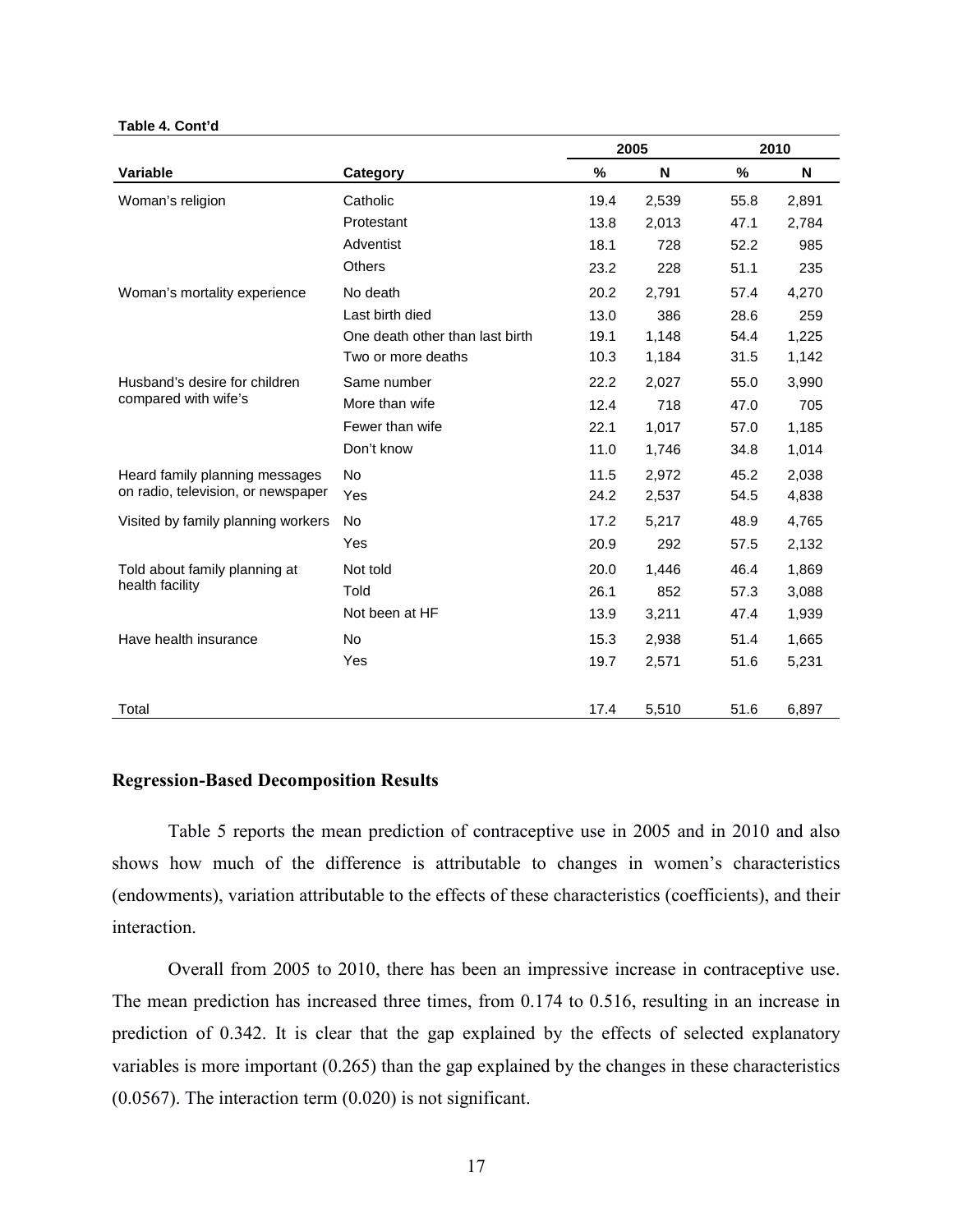| Mean prediction 2010           | $0.516***$  |  |
|--------------------------------|-------------|--|
| Mean prediction 2005           | $0.174***$  |  |
|                                |             |  |
| <b>Total Difference</b>        | $0.342***$  |  |
|                                |             |  |
| Difference due to Endowments   | $0.0567***$ |  |
| Difference due to Coefficients | $0.265***$  |  |
| Difference due to Interaction  | 0.020       |  |
|                                |             |  |

#### **Table 5. Mean values of contraceptive use predicted for 2005 and 2010**

\*\*\* p<0.01

 $\overline{a}$ 

However, even though the overall increase explained by the effects of the coefficients is higher than the gap explained by the endowment, the contribution of independent variables varies substantially from one variable to another and, according to categories of within variables (Table 6).

In regard to the overall increase in contraceptive use between 2005 and 2010 attributable to the changes in coefficients, the most important independent variables that provide significant contribution are women's education level, mortality experience, and place of residence, accounting for 16.5%, 10.6% and 9.0% of the total difference between 2005 and 2010, respectively.

Results show that the contribution of changes in effects of education is the most important, accounting for 21.3% of changes due to coefficent<sup>[6](#page-23-0)</sup>. The change in contraceptive use between 2005 and 2010 is mainly explained by the categories of women with no education and those with primary education, at 9.8% and 12%, respectively.

The second factor that displays significant contribution to change in family planning use is women's experience with child mortality (13.7%). Women with all their children alive are most likely to have increased contraceptive use (10.9%), followed by women who lost only one child, at 3.5%. In contrast, women who lost the last child or those who lost more than one child have progressed slower than the average with respectively -2.7% and -1% reducing the overall increase.

<span id="page-23-0"></span> $6$  This is the percentage of the variable education in the total percentage due to coefficients (16.2/77.5)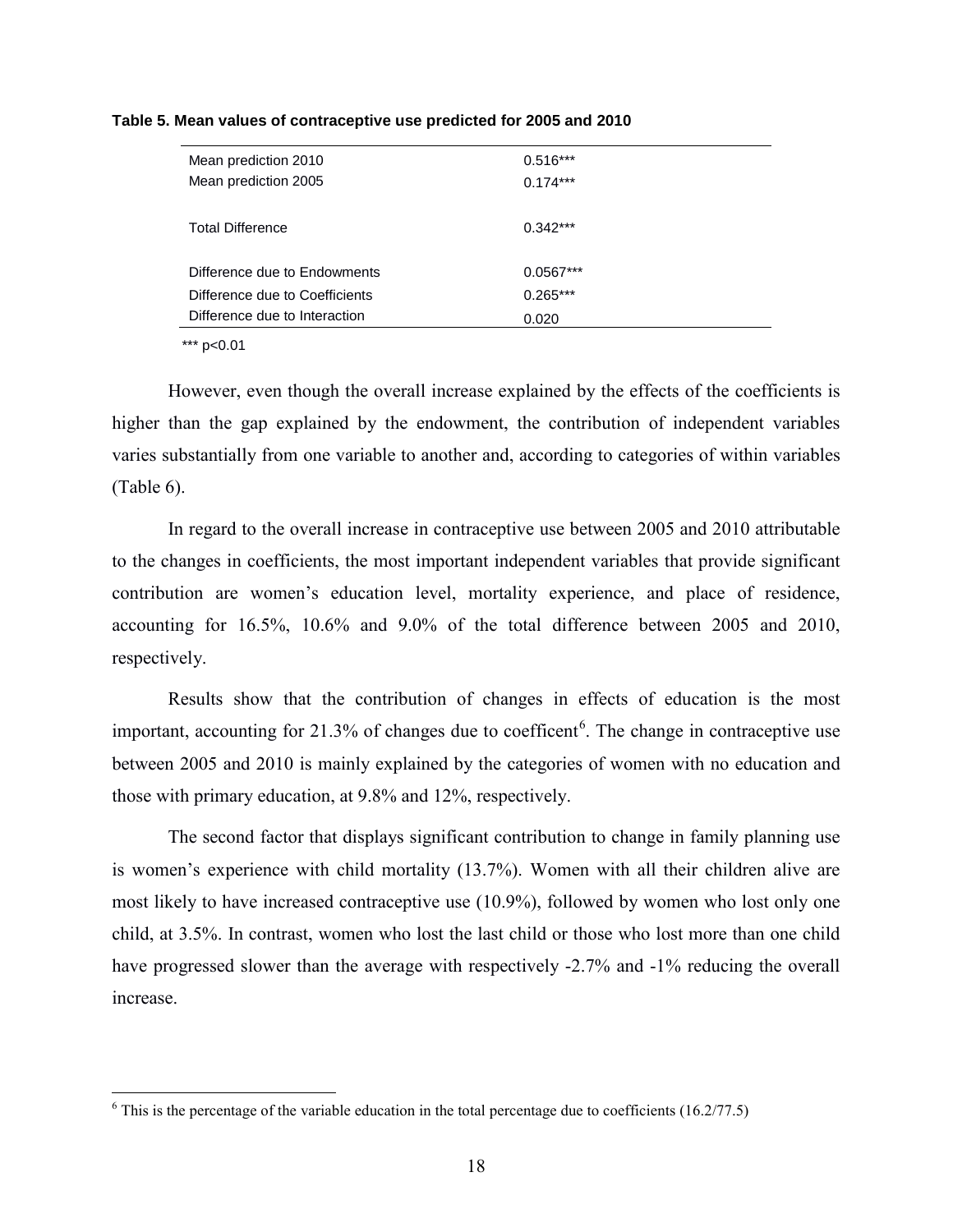|                           | <b>Endowment</b> |            | $\%$    | <b>Coefficient</b> |        | %      |
|---------------------------|------------------|------------|---------|--------------------|--------|--------|
| Woman's age               |                  |            |         |                    |        |        |
| $15 - 24$                 | $-0.0004389$     |            | $-0.1$  | 0.000189           |        | 0.1    |
| $25 - 34$                 | $-0.0002233$     |            | $-0.1$  | 0.003534           |        | 1.1    |
| $35 +$                    | 0.0000551        |            | 0.0     | $-0.00351$         |        | $-1.1$ |
| <b>S/Total</b>            | $-0.0006071$     |            | $-0.2$  | 0.000208           |        | 0.1    |
| Number of living children |                  |            |         |                    |        |        |
| $0 - 1$                   | $-0.00143$       |            | $-0.4$  | 0.006454           |        | 2.0    |
| $\overline{c}$            | $-0.00022$       |            | $-0.1$  | 0.005362           |        | 1.7    |
| 3                         | $-0.00014$       |            | 0.0     | $-0.00068$         |        | $-0.2$ |
| 4                         | 0.0000523        |            | 0.0     | 0.001155           |        | 0.4    |
| 5                         | 0.000624         | $***$      | 0.2     | $-0.00087$         |        | $-0.3$ |
| 6+                        | $-0.00161$       | $***$      | $-0.5$  | $-0.00995$         | ***    | $-3.1$ |
| S/Total                   | $-0.0027195$     |            | $-0.8$  | 0.001469           |        | 0.5    |
| <b>Place of residence</b> |                  |            |         |                    |        |        |
| Urban                     | $-0.000018$      |            | 0.0     | $-0.00534$         | ***    | $-1.7$ |
| Rural                     | $-0.000018$      |            | 0.0     | 0.034188           | ***    | 10.6   |
| S/Total                   | $-0.0000366$     |            | 0.0     | 0.028852           |        | 9.0    |
| Woman's educational level |                  |            |         |                    |        |        |
| No education              | 0.010305         | $***$      | 3.2     | 0.024498           | ***    | 7.6    |
| Primary                   | $-0.00443$       | ***        | $-1.4$  | 0.029764           | $***$  | 9.3    |
| Secondary                 | 0.000176         |            | 0.1     | $-0.00058$         |        | $-0.2$ |
| Higher                    | 0.001328         | $***$      | 0.4     | $-0.00068$         | $\ast$ | $-0.2$ |
| S/Total                   | 0.0073784        |            | 2.3     | 0.053005           |        | 16.5   |
| Wealth Index of household |                  |            |         |                    |        |        |
| Lowest                    | 0.000256         |            | 0.1     | $-0.00427$         |        | $-1.3$ |
| Second                    | 0.0000502        |            | 0.0     | $-0.00463$         |        | $-1.4$ |
| Middle                    | 0.00000109       |            | $0.0\,$ | 0.003097           |        | 1.0    |
| Fourth                    | 0.000452         |            | 0.0     | 0.013146           | ***    | 4.1    |
| Highest                   | 0.00067          | $^{\star}$ | 0.2     | $-0.00637$         | *      | $-2.0$ |
| S/Total                   | 0.00102148       |            | 0.3     | 0.000977           |        | 0.3    |
| Woman's religion          |                  |            |         |                    |        |        |
| Catholic                  | $-0.00052$       |            | $-0.2$  | 0.009912           |        | 3.1    |
| Protestant                | $-0.00108$       | $***$      | $-0.3$  | 0.004249           |        | 1.3    |
| Adventist                 | $-0.000017$      |            | 0.0     | 0.000334           |        | 0.1    |
| Others                    | $-0.00013$       |            | 0.0     | $-0.00148$         |        | $-0.5$ |
| <b>S/Total</b>            | $-0.0017447$     |            | $-0.5$  | 0.013014           |        | 4.0    |

**Table 6. Contribution of explanatory variables to the difference in contraceptive use between 2005 and 2010**

**Cont'd..**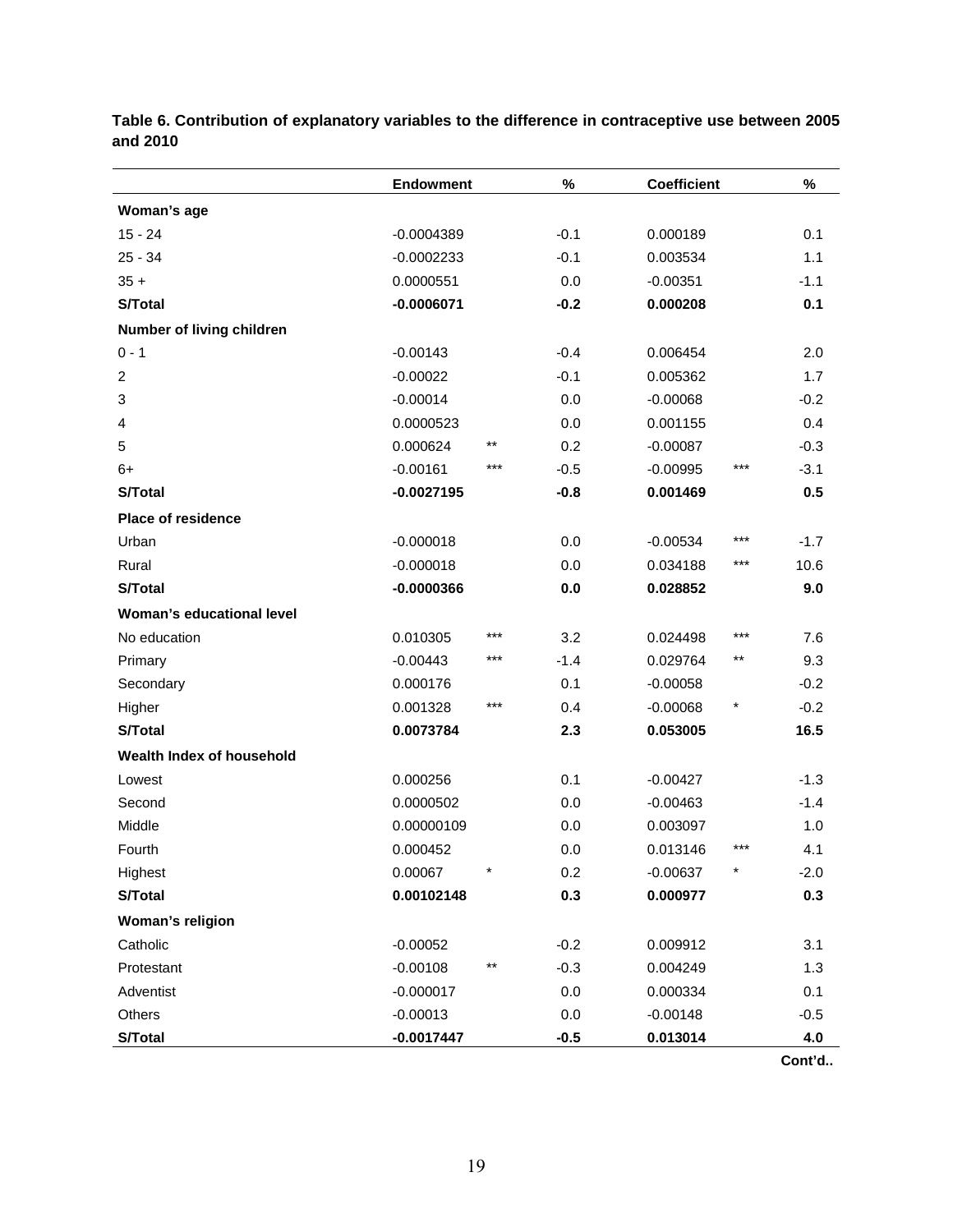**Table 6. Cont'd**

|                                               | <b>Endowment</b> |        | %      | Coefficient |       | %      |
|-----------------------------------------------|------------------|--------|--------|-------------|-------|--------|
| Heard family planning messages in the media   |                  |        |        |             |       |        |
| No                                            | 0.008465         | ***    | 2.6    | 0.016757    | ***   | 5.2    |
| Yes                                           | 0.008465         | ***    | 2.6    | $-0.01431$  | ***   | $-4.5$ |
| S/Total                                       | 0.016929         |        | 5.3    | 0.002448    |       | 0.8    |
| Visited by family planning worker             |                  |        |        |             |       |        |
| No                                            | $-0.00065$       |        | $-0.2$ | $-0.01423$  |       | $-4.4$ |
| Yes                                           | $-0.00065$       |        | $-0.2$ | 0.000798    |       | 0.2    |
| S/Total                                       | $-0.0012946$     |        | $-0.4$ | $-0.01343$  |       | $-4.2$ |
| Told about family planning at health facility |                  |        |        |             |       |        |
| Not told                                      | $-0.000015$      |        | 0.0    | $-0.00512$  |       | $-1.6$ |
| Told                                          | 0.009836         | ***    | 3.1    | $-0.00186$  |       | $-0.6$ |
| Not at health facility                        | 0.009572         | $***$  | 3.0    | 0.018358    | ***   | 5.7    |
| S/Total                                       | 0.0193923        |        | 6.0    | 0.011382    |       | 3.5    |
| Have health insurance                         |                  |        |        |             |       |        |
| No                                            | $-0.00013$       |        | 0.0    | 0.003792    |       | 1.2    |
| Yes                                           | $-0.00013$       |        | 0.0    | $-0.00332$  |       | $-1.0$ |
| <b>S/Total</b>                                | $-0.0002536$     |        | $-0.1$ | 0.000474    |       | 0.1    |
| Husband's desire for children                 |                  |        |        |             |       |        |
| Same                                          | 0.00898          | ***    | 2.8    | $-0.00435$  |       | $-1.4$ |
| More                                          | 0.001311         | ***    | 0.4    | 0.006792    | ***   | 2.1    |
| Fewer                                         | $-0.00048$       |        | $-0.1$ | $-0.00054$  |       | $-0.2$ |
| Don't know                                    | 0.005733         | ***    | 1.8    | $-0.01184$  | **    | $-3.7$ |
| S/Total                                       | 0.0155465        |        | 4.8    | $-0.00994$  |       | $-3.1$ |
| Woman's mortality experience                  |                  |        |        |             |       |        |
| No death                                      | 0.00180          | $\ast$ | 0.6    | 0.03492     | ***   | 10.9   |
| Last birth died                               | $-0.00055$       |        | $-0.2$ | $-0.00690$  | ***   | $-2.1$ |
| One death other than last birth               | $-0.00039$       |        | $-0.1$ | 0.00870     | $***$ | 2.7    |
| Two or more deaths                            | 0.00224          | ***    | 0.7    | $-0.00263$  | ***   | $-0.8$ |
| <b>S/Total</b>                                | 0.00311          |        | 1.0    | 0.03409     |       | 10.6   |
| Change in intercept                           |                  |        |        | 0.142301    |       |        |
| Total                                         | 0.056674         |        | 16.6%  | 0.264852    |       | 77.5%  |

\*\*\* p<0.01\*\*p<0.05 \*p<0.1

In regard to urban-rural residence, the results of the regression decomposition model display substantial positive changes among rural women (13.7%) compared with the average, but small and negative changes among urban women, as they contributed less than the average (- 2.2%). The gap between rural effects and urban effects is 15.9%.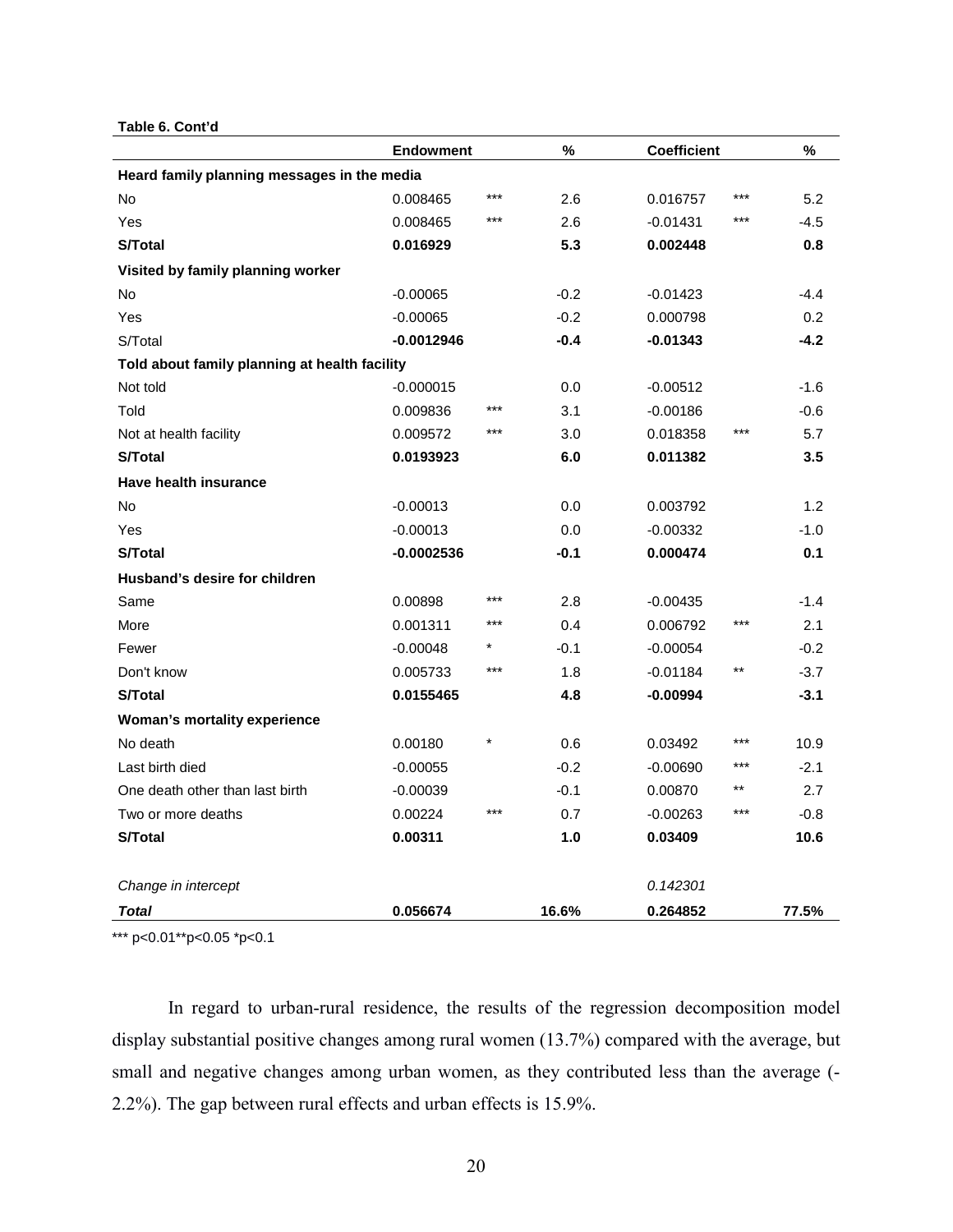It should be noted that the intercept (0.142301) accounts for more than half of the change due to coefficients (0.2648520). This suggests that the model fit presented some limitations in explaining the increase in contraceptive use between 2005 and 2010.

The compositional differences in sample groups also shows interesting results in that woman's education, exposure to family planning messages in the media or at health facilities, husband's desire for children compared with his wife's, and the woman's child mortality experience are taking almost all the shares in the contribution of endowment. It appears that most (68%) of the contribution of endowment is attributable to the compositional differences for women exposed to family planning messages in the media (31.9%) or at health facilities (36.1%). Factors related to family planning are followed in endowment contribution by the fertility attitude of husbands (29.5%), particularly for women whose husbands' desire the same number of children as the women desire (16.9%), and women who do not know the fertility preferences of their husbands (10.8%).

Although statistically significant, the compositional effects related to women's educational level and women's mortality experience are less important, at 13.9% and 6.0%, respectively.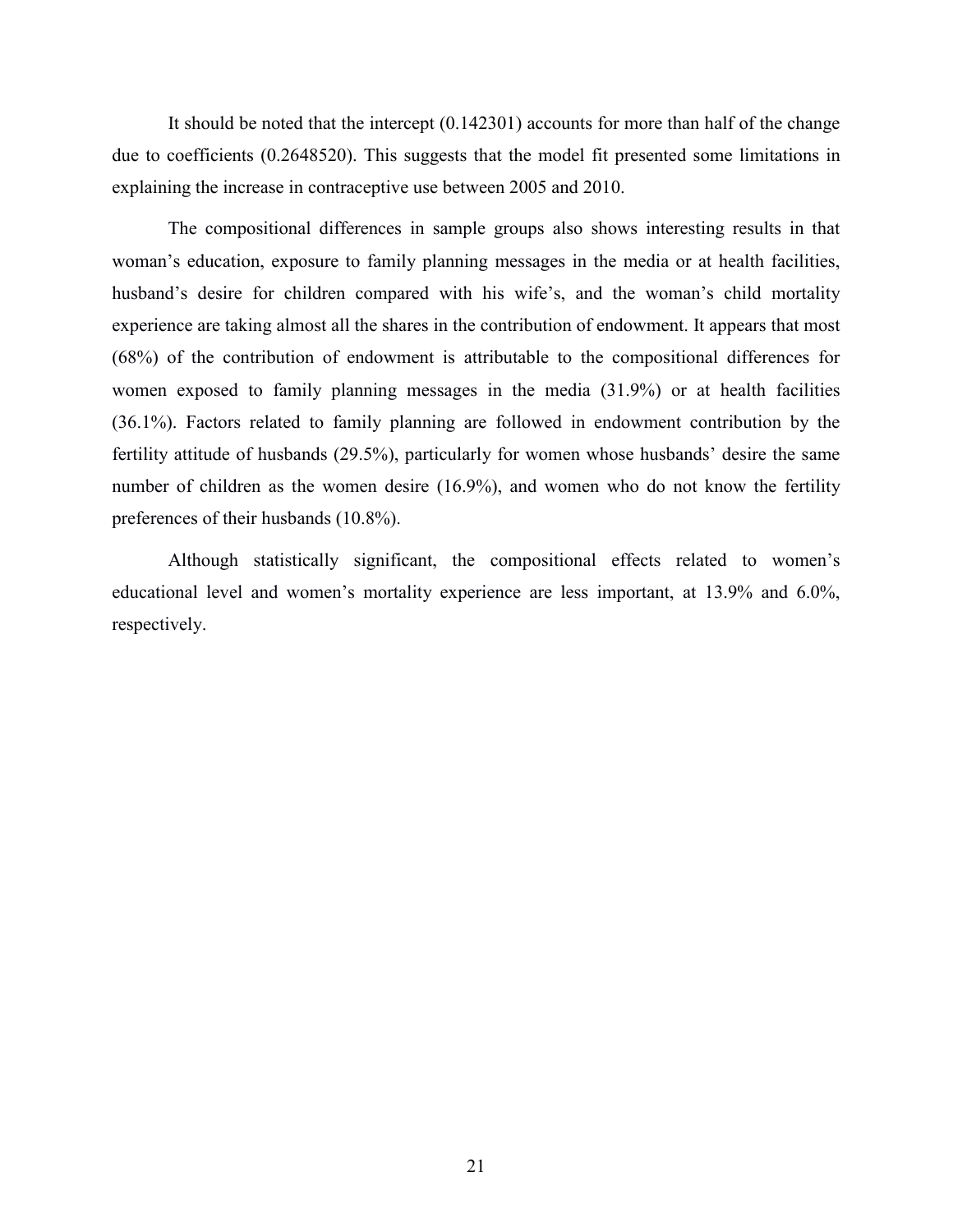#### **DISCUSSION AND CONCLUSIONS**

Contraceptive use in Rwanda has increased far more than the Ministry of Health projected for the year 2010. Moreover, other indicators of progress, such as women delivering in health facilities and reductions in infant and maternal mortality have also exceeded expectations.

Comparing the 2005 and 2010 RDHS, this study has described the Rwandan family planning initiatives and identified factors that have contributed most to the increase in contraceptive use between 2005 and 2010. The study used the Blinder-Oaxaca technique to decompose the contribution of changes in women's characteristics and changes in effects of these characteristics.

The contribution of education displays a clear increase in contraceptive use among women whose education is primary or lower level compared with the average. Women with the upper level of education exhibit a lower than average change in contraceptive use. This means that, even though normally contraceptive use has a positive association with women's level of education, the focus of the family planning initiative may have reached even women with a low education level. The results from the multivariate decomposition techniques show that in terms of contraceptive use between 2005 and 2010 the change or increase associated with place of residence contributed a lot to the overall change. Contraceptive use increased particularly among rural women but decreased among urban women, compared with the average.

Exposure to family planning messages on radio, television, and in newspapers also affected levels of contraceptive use between 2005 and 2010, but in a limited way. Women who were exposed to family planning messages showed a lower than average change in contraceptive use, while women who were not reached by family planning messages showed an above average change. This could mean that women who did not get family planning messages in the media may have been reached with information by other means, or that supply side factors not measured in the RDHS (increased access to family planning services, for example) have been more important determinants of increased contraceptive use. Overall socioeconomic improvements in the population during the post-genocide era may have indirectly contributed to the success in improving the uptake of family planning.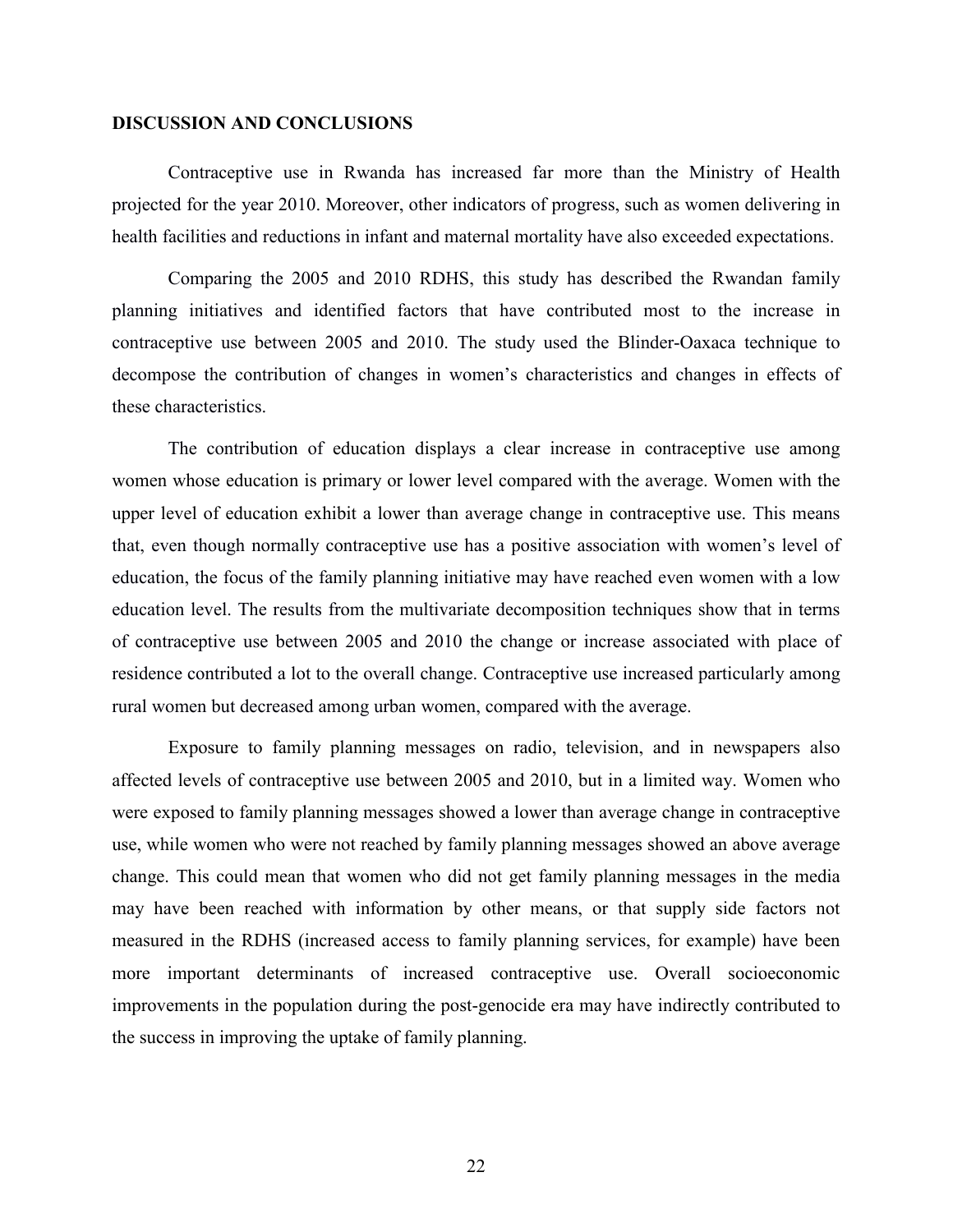For the compositional differences in groups, it appears that most of the endowment in contraceptive use between 2005 and 2010 may be attributable to differences for women with no education, women exposed to family planning messages in the media or at health facilities, and women whose husbands desire the same number of children as they do. This may be simply translated into the family planning initiatives that the government and stakeholders embarked on. However, the fact that a large proportion of the CPR change is explained by the contribution of women who were not exposed to family planning messages may reflect the limitation of this research for its inability to take take into account all the aspects of family planning initiatives such as monthly meeting at the "Umudugudu" level.

In addition, we note that, since factors related to family planning messages may have influenced others factors, part of their effects may be taken by socioeconomic and demographic variables. The fact that poor women have made much more progress than the richer supports this assumption.

#### **Limitations of the Study**

The analysis is limited for not being able to measure many other important factors, for example, those related to family planning service availability and quality, which also affect contraceptive use. Also, by pooling datasets, the study could not analyze some important variables that were not available in both datasets. While decomposition analysis is a promising tool to analyze contributions of various factors to changes in outcome, our model is constrained by limited availability of data to explain the difference. Further research is needed including alternative methodology to the decomposition analysis.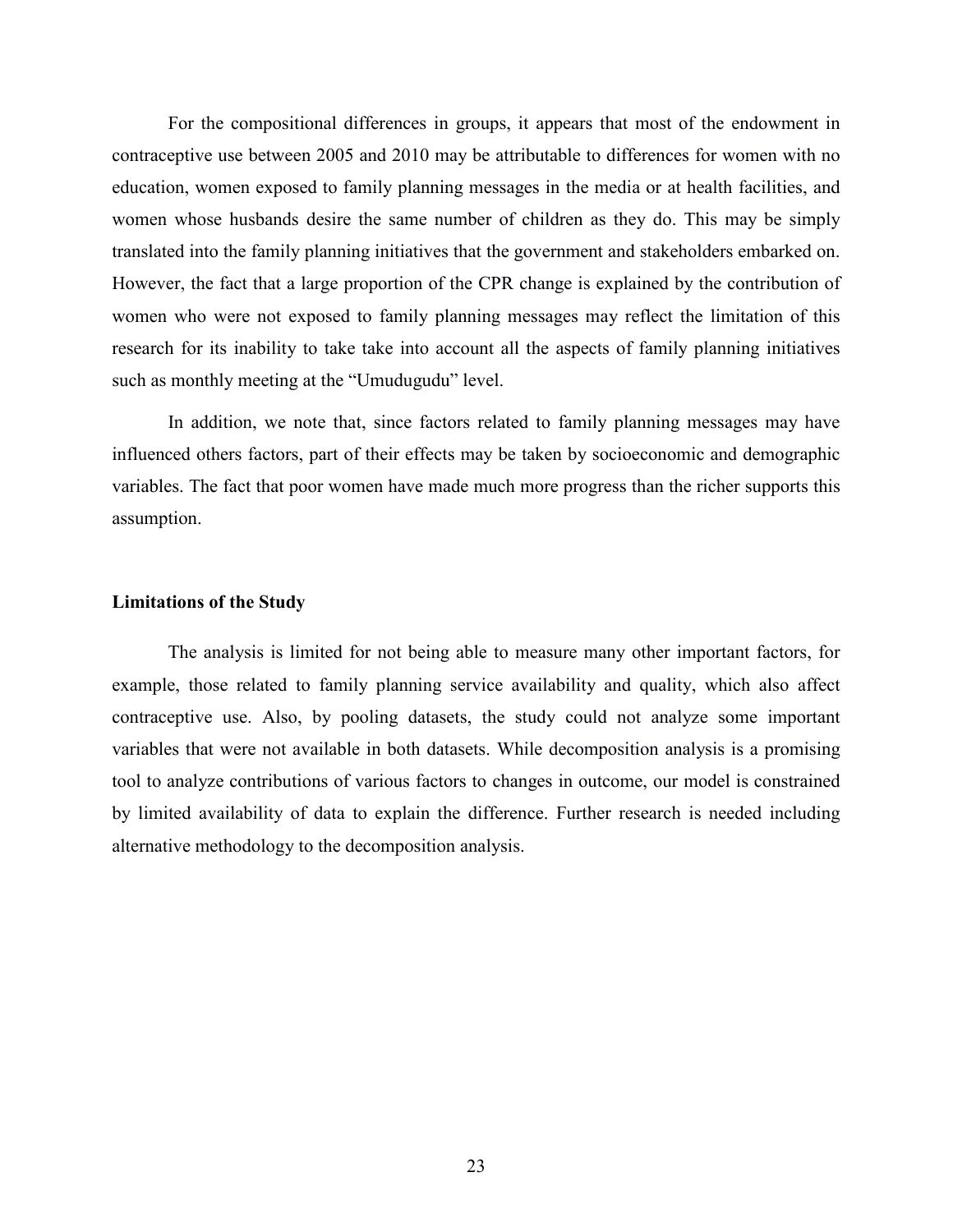#### **REFERENCES**

- Blinder, A.S. 1973. Wage Discrimination: Reduced Form and Structural Estimates. *The Journal of Human Resources* 8: 436–455.
- Bongaarts, J., W.P. Mauldin, and J.F. Phillips. 1990. The Demographic Impact of Family Planning Programs. *Studies in Family Planning* 21(6): 299–310.
- Bucagu, M., J.M. Kagubare, P. Basinga, F. Ngabo, B.K. Timmons, and A.C. Lee. 2012. Impact of Health Systems Strengthening on Coverage of Maternal Health Services in Rwanda, 2000-2010: A Systematic Review. *Reproductive Health Matters* 20(39): 50–61.
- Duncan, O.D. 1969. Inheritance of Poverty or Inheritance of Race. In: *On Understanding Poverty: Perspectives from the Social Sciences*, edited by Daniel P. Moynihan, page 85– 110. New York, NY, USA: Basic Books.
- Fairlie, R.W. 2005. An Extension of the Blinder-Oaxaca Decomposition Technique to Logit and Probit Models. *Journal of Economics and Statistics* 86: 1034–1036.
- Farnaz, V. 2007. Case Study: Fertility Decline in Iran. *Population and Environment* 28(4-5): 259–266.
- Freedman, R. 1997. Do Family Planning Programs Affect Fertility Preferences? A Literature Review. *Studies in Family Planning* 28(1): 1–12.
- Gertler, J. P., and J.W. Molyneaux. 1994. How Economic Development and Family Planning Programs Combined to Reduce Indonesian Fertility. *Demography* 31(1): 33–63.
- Lapham, R.J., and W.P. Mauldin. 1985. Contraceptive Prevalence: The Influence of Organized Family Planning Programs. *Studies in Family Planning* 16(3): 117–37.
- Leahy, E.M. 2011. Rwanda: Dramatic Uptake in Contraceptive Use Spurs Unprecedented Fertility Decline. Available at http://www.newsecuritybeat.org/2011/11/buildingcommitment-to-family-planning-rwanda, consulted on 19 November 2012.
- Muhoza, N.D., A. Broekhuis, and P. Hooimeijer. 2009. Demand and Unmet Need for Means of Family Limitation in Rwanda. *International Perspectives on Sexual and Reproductive Health* 35(3): 122–130.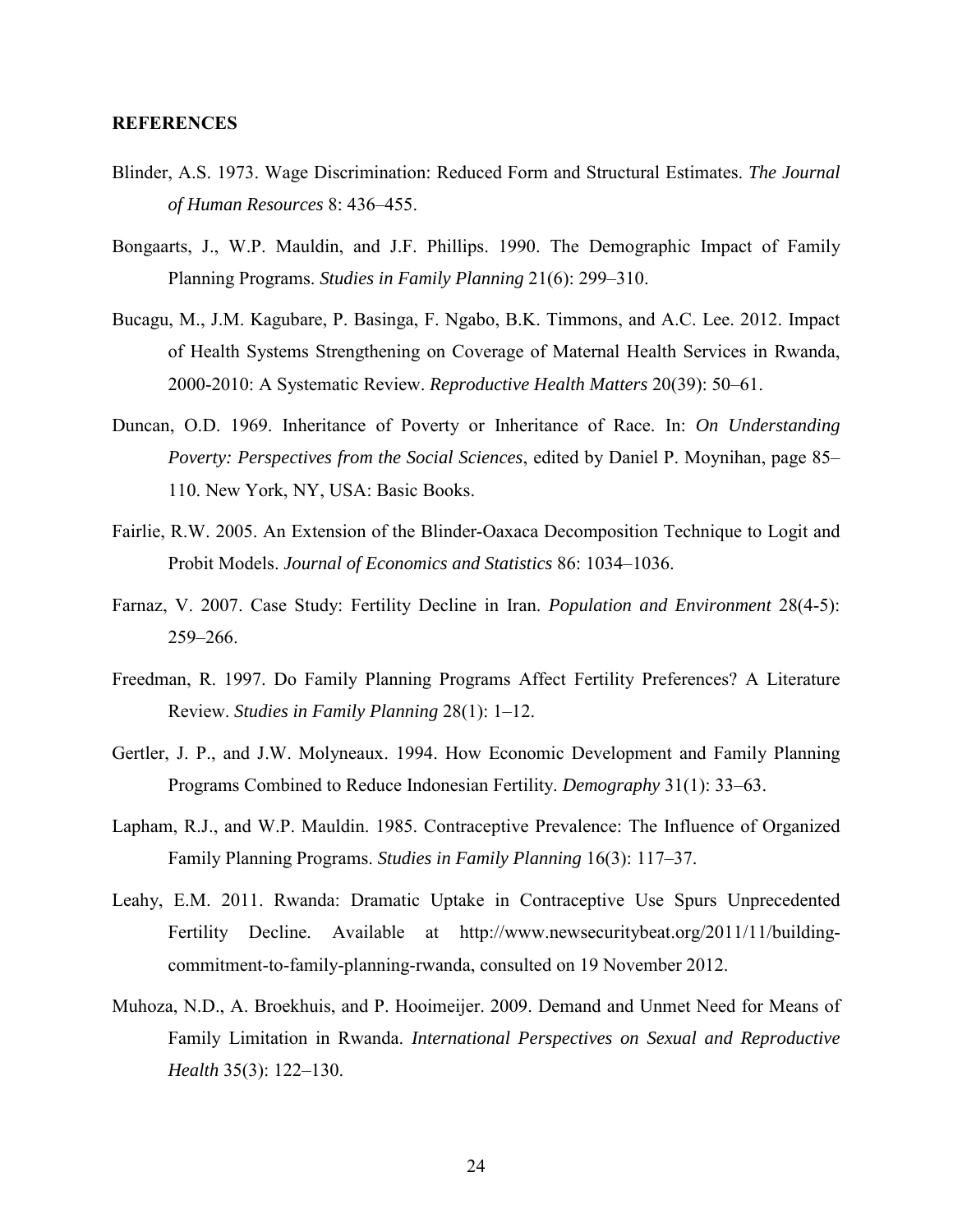- Mwaikambo, L., I.S. Speizer, A. Schurmann, G. Morgan, and F. Fikree. 2011. What Works in Family Planning Interventions: A Systematic Review. *Studies in Family Planning* 42(2): 67–82.
- National Institute of Statistics [Rwanda], and ORC Macro. 2006. *Rwanda Demographic and Health Sruvey 2005.* Calverton, MD, USA: National Institute of Statistics of Rwanda and ORC Macro.
- National Institute of Statistics [Rwanda], Ministry of Health [Rwanda], and ICF International. 2012. *Rwanda Demographic and Health Survey 2010*. Calverton, MD, USA: National Institute of Statistics of Rwanda, Ministry of Health and ICF International.
- National Insitute of Statistics of Rwanda (NISR) [Rwanda], Ministry of Health (MOH) [Rwanda], and ICF International. 2012. *Rwanda Demographic and Health Survey 2010.* Calverton, MD, USA: NISR, MOH and ICF International.
- Oaxaca, R. 1973. Male-Female Wage Differentials in Urban Labour Markets. *International Economic Review* 14: 693-709.
- Phillips, J.F., M.B. [Hossain,](http://www.ncbi.nlm.nih.gov/pubmed?term=Hossain%20MB%5BAuthor%5D&cauthor=true&cauthor_uid=8875733) and M. [Arends-Kuenning.](http://www.ncbi.nlm.nih.gov/pubmed?term=Arends-Kuenning%20M%5BAuthor%5D&cauthor=true&cauthor_uid=8875733) 1995. *The Long-Term Demographic Role of Community-Based Family Planning in Rural Bangladesh.* Working Papers No 73. New York, NY, USA: The Population Council.
- Powers, D.A., and M.S. Yun. 2009. Multivariate Decomposition for Hazard Rate Models. *Sociological Methodology* 39(1): 233-263.
- Powers, D.A., and W.T. Pullum. 2006. Multivariate Decomposition for Nonlinear Models. *The Stata Journal* 11(4): 556–576.
- Pritchett, L.H. 1994. The Impact of Population Policies. *Population and Development Review* 20(3): 621–630.
- Republic of Rwanda, MINALOC. 2001. *National Decentralization Policy.* Kigali, Rwanda: MINALOC.
- Republic of Rwanda, Ministry of Finance and Economic Planning. 2007. *Economic Development and Poverty Reduction Strategy, 2008-2012.* Available at http://planipolis.iiep.unesco.org /upload/Rwanda/Rwanda\_EDPRS\_2008-2012.pdf, accessed on 30 August 2012.